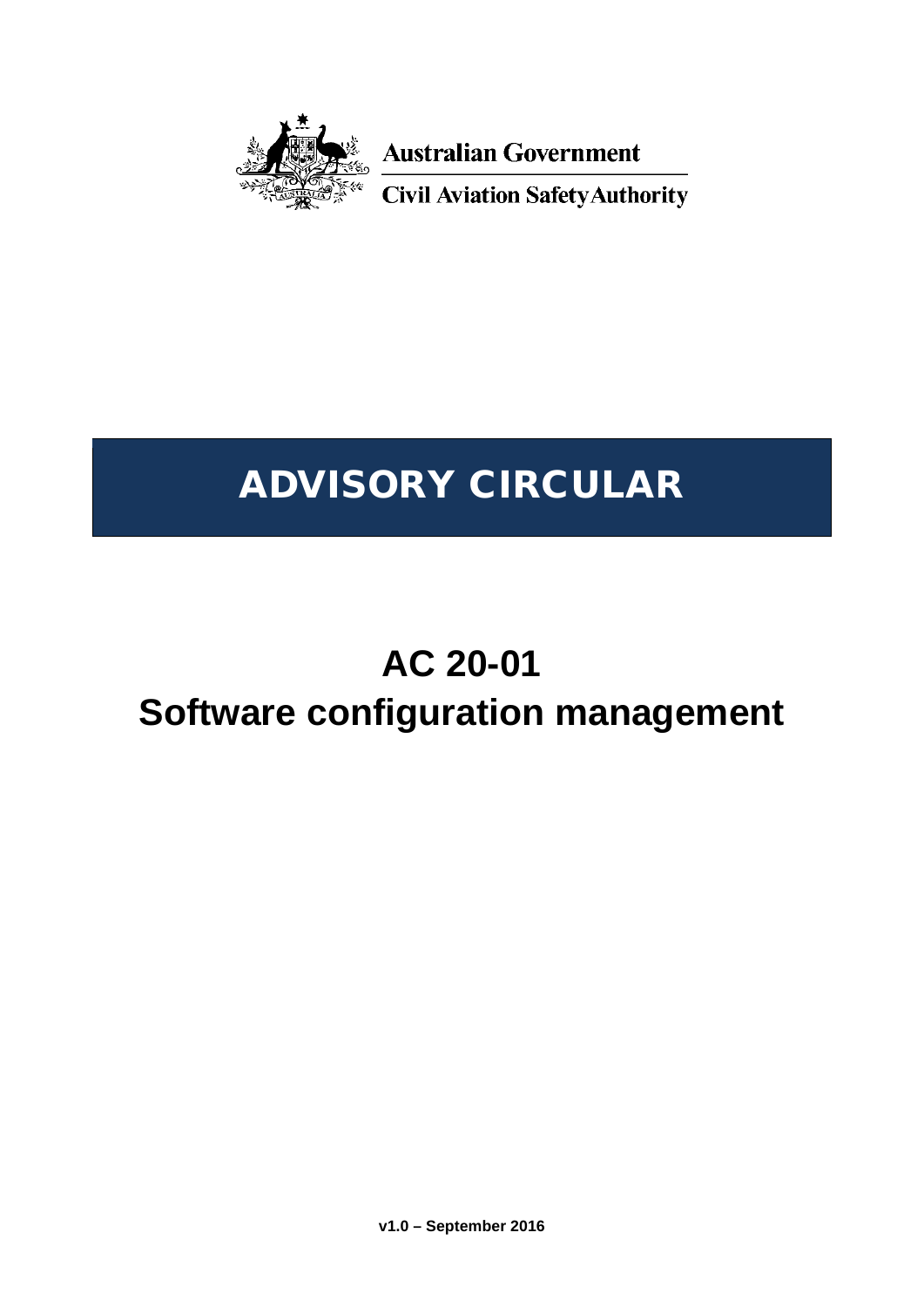Advisory Circulars are intended to provide advice and guidance to illustrate a means, but not necessarily the only means, of complying with the Regulations, or to explain certain regulatory requirements by providing informative, interpretative and explanatory material.

**Advisory Circulars should always be read in conjunction with the relevant regulations.**

## Audience

This Advisory Circular (AC) applies to:

- Part 42 organisations
- aircraft operating under regulation 30 of *the Civil Aviation regulations 1988 (CAR)*
- all aircraft operators who use electronic equipment.

### Purpose

The purpose of this AC is to provide guidance for the management of software in aircraft systems.

### For further information

For further information on this AC, contact Civil Aviation Safety Authority's (CASA's) Airworthiness and Engineering Standards Branch (telephone 131 757).

### **Status**

This version of the AC is approved by the Manager, Airworthiness and Engineering Branch.

| Version | Date              |                                    | <b>Details</b> |
|---------|-------------------|------------------------------------|----------------|
| ⊺v1.0   | September<br>2016 | This is the first AC on this topic |                |

Unless specified otherwise, all subregulations, regulations, divisions, subparts and parts referenced in this AC are references to the *Civil Aviation Safety Regulations 1998 (CASR)*.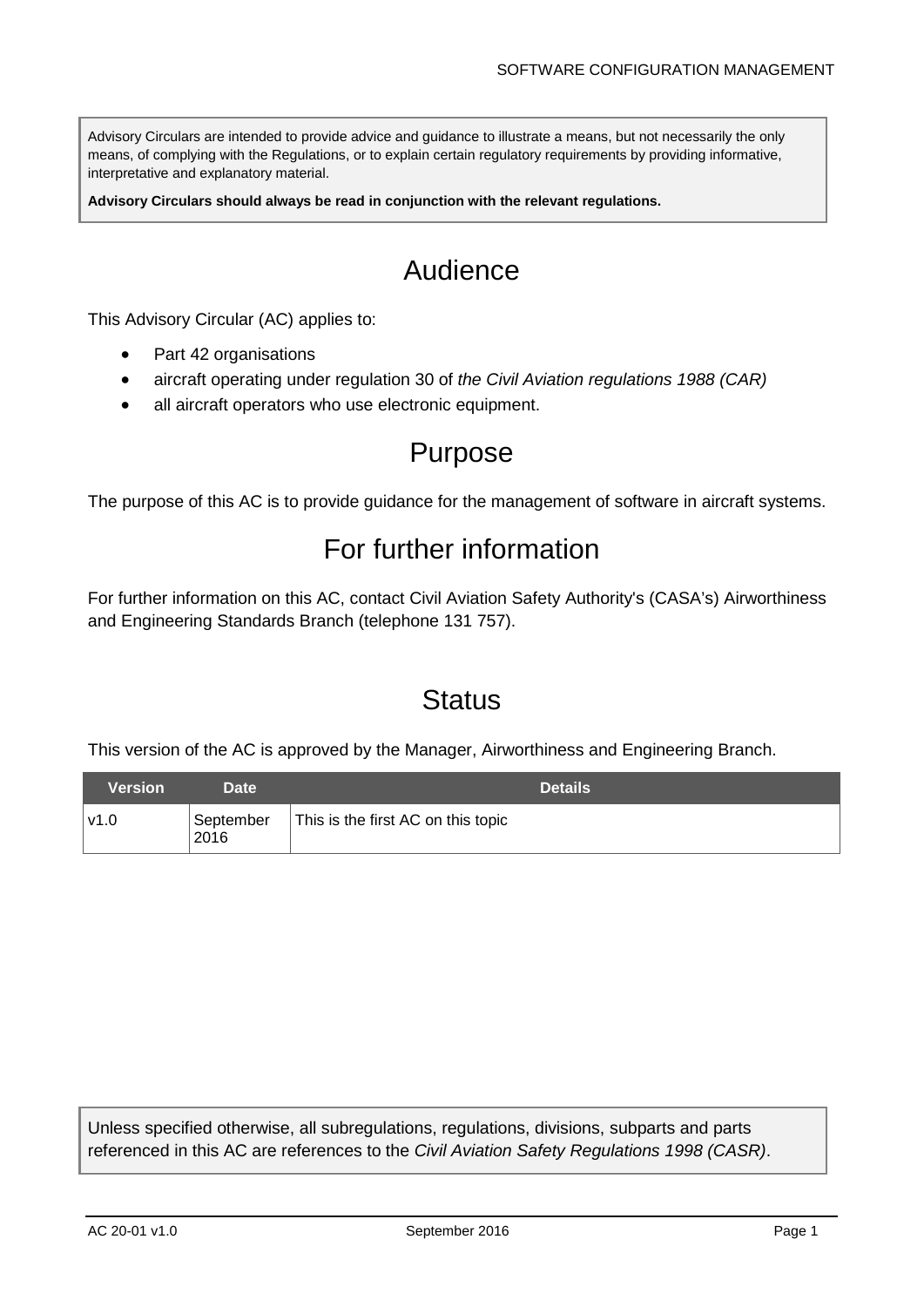## **Contents**

| 1           |                   | <b>Reference material</b>                                  | $\mathbf{3}$   |
|-------------|-------------------|------------------------------------------------------------|----------------|
|             | 1.1               | Acronyms                                                   | 3              |
|             | 1.2               | <b>Definitions</b>                                         | $\overline{4}$ |
|             | 1.3               | References                                                 | 5              |
|             | 1.4               | Forms                                                      | $\overline{7}$ |
| $\mathbf 2$ |                   | <b>Background</b>                                          | 8              |
|             | 2.1               | Role of software                                           | 8              |
|             | 2.2               | Relevance for general aviation                             | 8              |
| 3           |                   | <b>Types of software</b>                                   | 9              |
|             | 3.1               | General                                                    | 9              |
|             | 3.2               | Airborne support data                                      | 9              |
|             | 3.3               | <b>Resident software</b>                                   | 9              |
|             | 3.4               | Loadable software parts                                    | 10             |
|             | 3.5               | User modifiable software                                   | 10             |
|             | 3.6               | User certifiable software                                  | 10             |
|             | 3.7               | Operational program software                               | 11             |
|             | 3.8               | Aeronautical database                                      | 11             |
|             | 3.9               | Software used for instructions for continued airworthiness | 12             |
|             |                   | 3.10 Aircraft production test software                     | 12             |
| 4           |                   | Software configuration management                          | 13             |
|             | 4.1               | Requirements                                               | 13             |
|             | 4.2               | Software status                                            | 13             |
|             | 4.3               | Part numbers                                               | 15             |
|             | 4.4               | Installing software                                        | 16             |
|             | 4.5               | Tracking of software part numbers                          | 17             |
|             | 4.6               | Software replication and reloading                         | 18             |
|             | <b>Appendix A</b> | <b>CASA approval process of software</b>                   | 20             |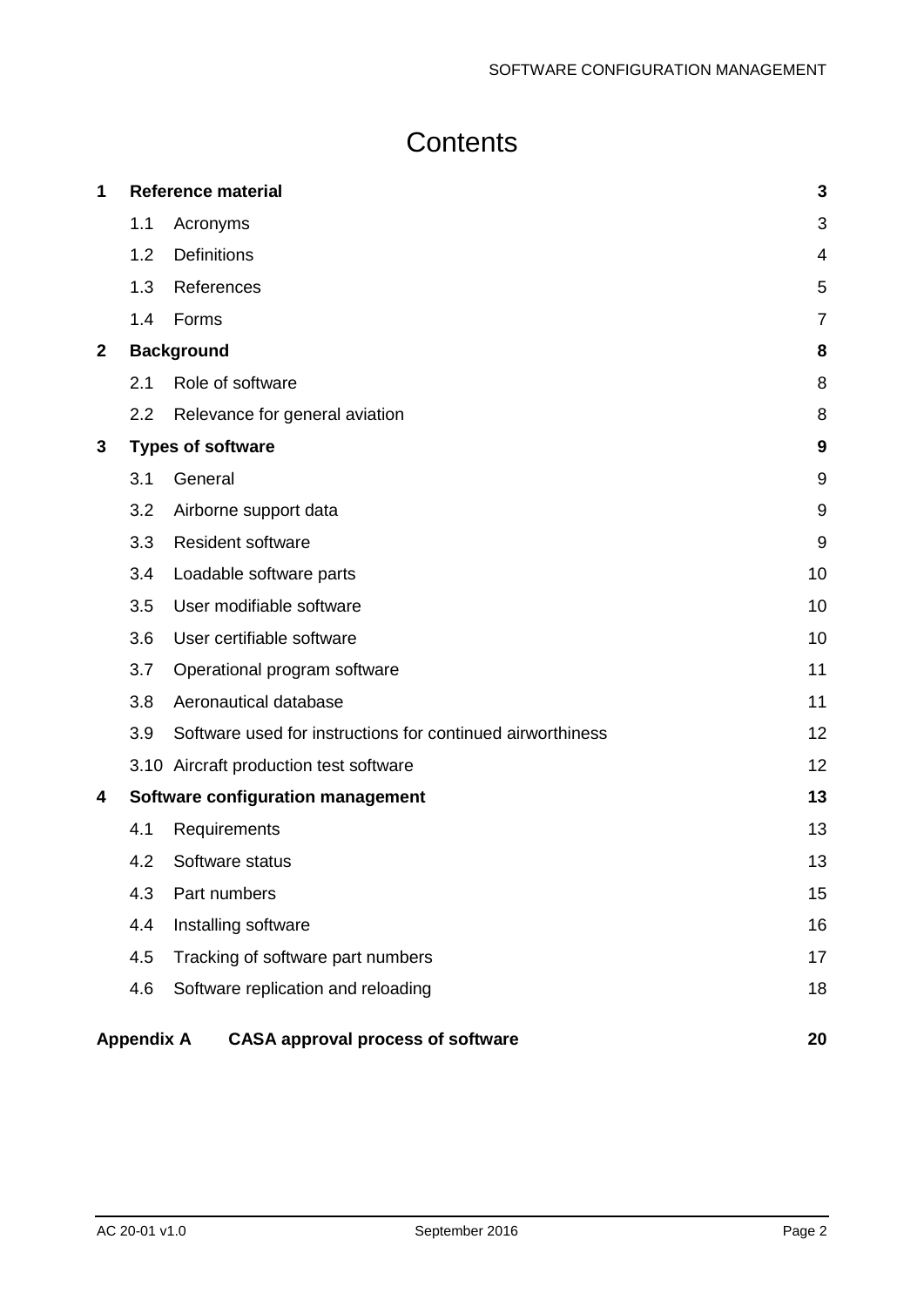## <span id="page-3-0"></span>**1 Reference material**

#### <span id="page-3-1"></span>**1.1 Acronyms**

The acronyms and abbreviations used in this AC are listed in the table below.

| Acronym        | <b>Description</b>                                 |
|----------------|----------------------------------------------------|
| <b>AC</b>      | <b>Advisory Circular</b>                           |
| <b>AIRAC</b>   | aeronautical information regulation and control    |
| <b>ARC</b>     | authorised release certificate                     |
| CAMO           | continuing airworthiness management organisation   |
| CAO            | <b>Civil Aviation Order</b>                        |
| CAR            | <b>Civil Aviation Regulations 1988</b>             |
| <b>CASA</b>    | Civil Aviation Safety Authority                    |
| <b>CASR</b>    | Civil Aviation Safety Regulations 1998             |
| <b>EUROCAE</b> | European Organisation for Civil Aviation Equipment |
| <b>GNSS</b>    | global navigation satellite system                 |
| <b>HMI</b>     | human machine interface                            |
| <b>IFE</b>     | inflight entertainment                             |
| <b>LRU</b>     | line replaceable unit                              |
| <b>LSAP</b>    | loadable software aircraft part                    |
| <b>MOS</b>     | <b>Manual of Standards</b>                         |
| <b>MSD</b>     | mass storage device                                |
| <b>NAA</b>     | National Aviation Authority                        |
| <b>OEM</b>     | original equipment manufacturer                    |
| <b>OPC</b>     | operational program configuration                  |
| <b>OSS</b>     | option selectable software                         |
| <b>PBN</b>     | performance based navigation                       |
| <b>TAWS</b>    | terrain awareness warning systems                  |
| <b>UMS</b>     | user modifiable software                           |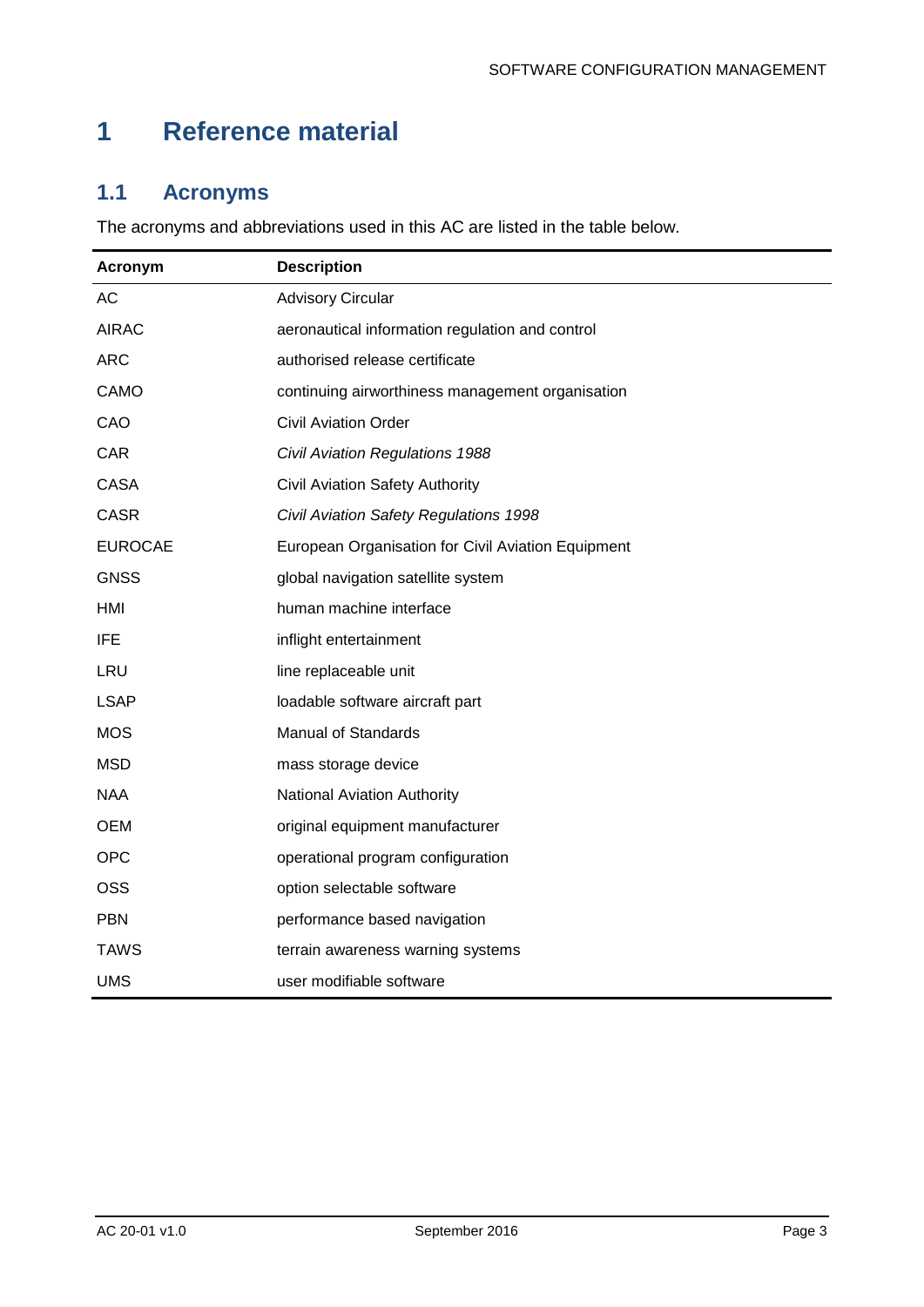#### <span id="page-4-0"></span>**1.2 Definitions**

| <b>Term</b>                            | <b>Definition</b>                                                                                                                                                                                                                                                           |
|----------------------------------------|-----------------------------------------------------------------------------------------------------------------------------------------------------------------------------------------------------------------------------------------------------------------------------|
| Airline modifiable<br>information      | Software generated by the operator to customize system operations.                                                                                                                                                                                                          |
| Approved design                        | Requirements in accordance with regulations 21.305 or 21.305A, which are<br>the design specifications for the product and any changes to the design<br>specification made in accordance with a Part 21 approval.                                                            |
| Authorised configuration               | A list of aircraft and line replaceable units with loadable software aircraft part<br>that is applicable to that aircraft and has been accepted and authorised by the<br>operator for installation into the aircraft.                                                       |
| Compatibility                          | The ability of software to be used in a target hardware environment without<br>the need for special modification or conversion.                                                                                                                                             |
| Configuration<br>management            | The process of recording, evaluating, approving or disapproving, and<br>coordinating changes to configuration items after formal establishment of their<br>configuration identification or to baselines after their establishment.                                          |
|                                        | Configuration verification Configuration verification is the act of comparing the authorized aircraft<br>software configuration to the actual aircraft configuration to ensure that the<br>correct software is installed.                                                   |
| Cross load                             | The act or ability to load target hardware from an already loaded target<br>hardware, generally of the same type.                                                                                                                                                           |
| Data loader                            | Equipment (hardware and software) used to upload or download software.                                                                                                                                                                                                      |
| Electronic distribution of<br>software | Processes whereby aircraft loadable software is moved from a supplier or<br>repository to a remote user site without physical media (wired or wireless).                                                                                                                    |
| Field loadable software                | Software that can be loaded without removal of the equipment from the<br>installation.                                                                                                                                                                                      |
| Interchangeability                     | The ability of an entity (e.g. part, item, component) to replace another one<br>without alteration and fulfil the same requirement. The form, fit, and function<br>remains exactly the same.                                                                                |
| Loadable software                      | A software data set (i.e. group of files) designed for transferring into its target<br>hardware without physically altering the hardware.                                                                                                                                   |
| Mixability                             | Compatibility between two or more different target hardware environments.                                                                                                                                                                                                   |
| Mass-storage device                    | A large capacity non-volatile storage medium for software or data entities.                                                                                                                                                                                                 |
| Media                                  | Devices or material, which acts as a means of transferring or storage of<br>software (e.g. programmable read-only memory, discs, USB memory sticks,<br>PCMCIA, SD card, compact flash).                                                                                     |
| Navigational database                  | Database of navigation and route information used by the aircraft navigation<br>system to accomplish navigation tasks. The navigation system may be a<br>stand-alone system, flight management system (FMS) or the navigation<br>function of an integrated avionics system. |
| Operational program<br>software        | Software that contains application software for the target hardware. This<br>loadable software aircraft part is the program instructions for the target<br>hardware                                                                                                         |

Terms that have specific meaning within this AC are defined in the table below.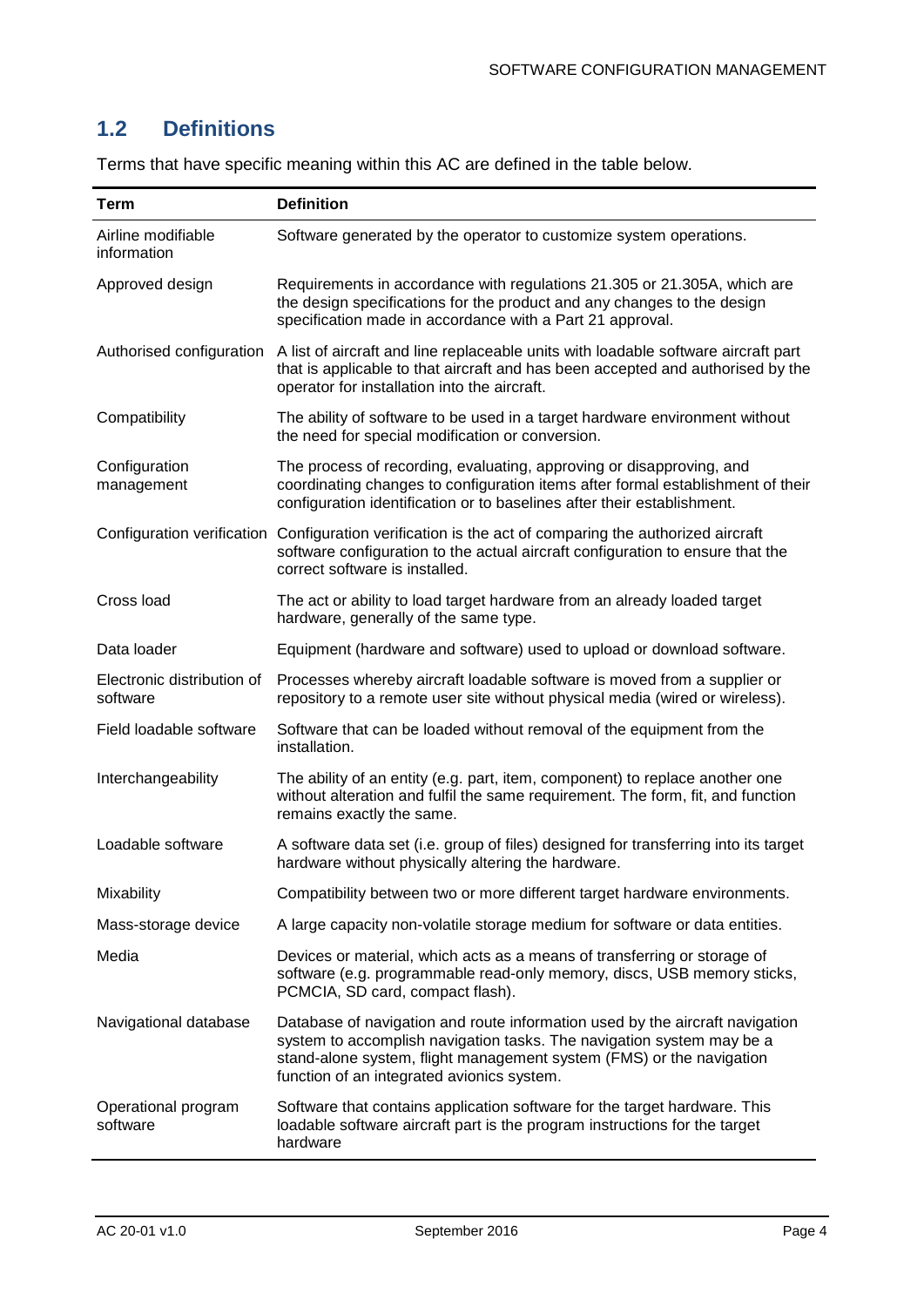| Term                          | <b>Definition</b>                                                                                                                                                                                                                                                              |
|-------------------------------|--------------------------------------------------------------------------------------------------------------------------------------------------------------------------------------------------------------------------------------------------------------------------------|
| Option selectable<br>software | Software is that the operator can modify within some boundaries without re-<br>certification.                                                                                                                                                                                  |
| Portable data loader          | A portable tool able to perform loading of software on-wing the aircraft.                                                                                                                                                                                                      |
| Reproduction                  | Creating an exact replica of the software by creating it from a software tool.                                                                                                                                                                                                 |
| Software installation         | Software loading and verification to ascertain the correct software is in the<br>correct target hardware and location.                                                                                                                                                         |
| Target hardware               | The subject hardware of an operation. For example:<br>• the destination of the load<br>• the hardware/line replaceable unit/location selected by the maintenance<br>person as the destination of the load<br>the hardware the software is designed to operate in.<br>$\bullet$ |
| Terrain database              | Software used by the terrain awareness and warning system or by other<br>ground proximity systems, which map the terrain around an aircraft during<br>flight.                                                                                                                  |
| User certifiable software     | Software that can be approved by a Subpart 21.J organisation, as long as it is<br>within the scope of their exposition.                                                                                                                                                        |
|                               | User modifiable software Software that is intended for modification by the aircraft operator without<br>review by CASA or the original equipment manufacturer. A tool is usually<br>provided so the software can only be modified within given boundaries.                     |

#### <span id="page-5-0"></span>**1.3 References**

#### **Regulations**

Regulations are available on the Federal Register of Legislation<https://www.legislation.gov.au/>

| <b>Document</b>       | Title                                                                                                 |
|-----------------------|-------------------------------------------------------------------------------------------------------|
| Subpart 21.B          | Type certificates and type acceptance certificates                                                    |
| Subpart 21.E          | Supplemental type certificates                                                                        |
| Subpart 21.J          | Approved design organisations                                                                         |
| Subpart 21.K          | Approval of materials, parts, processes and appliances                                                |
| Subpart 21.M          | Designs of modifications of, and repairs to, aircraft, aircraft engines,<br>propellers and appliances |
| Subpart 21.N          | Approval of engines, propellers, materials, parts and appliances: imported                            |
| Subpart 21.O          | Australian Technical Standard Order Authorisations                                                    |
| Part 42               | Continuing airworthiness requirements for aircraft and aeronautical products                          |
|                       | Part 42 Manual of Standards (MOS)                                                                     |
| Subpart 91.U MOS      | Navigation authorisations                                                                             |
| Part 175              | Aeronautical information management                                                                   |
| Regulation 42G of CAR | Flight control system: additional requirements                                                        |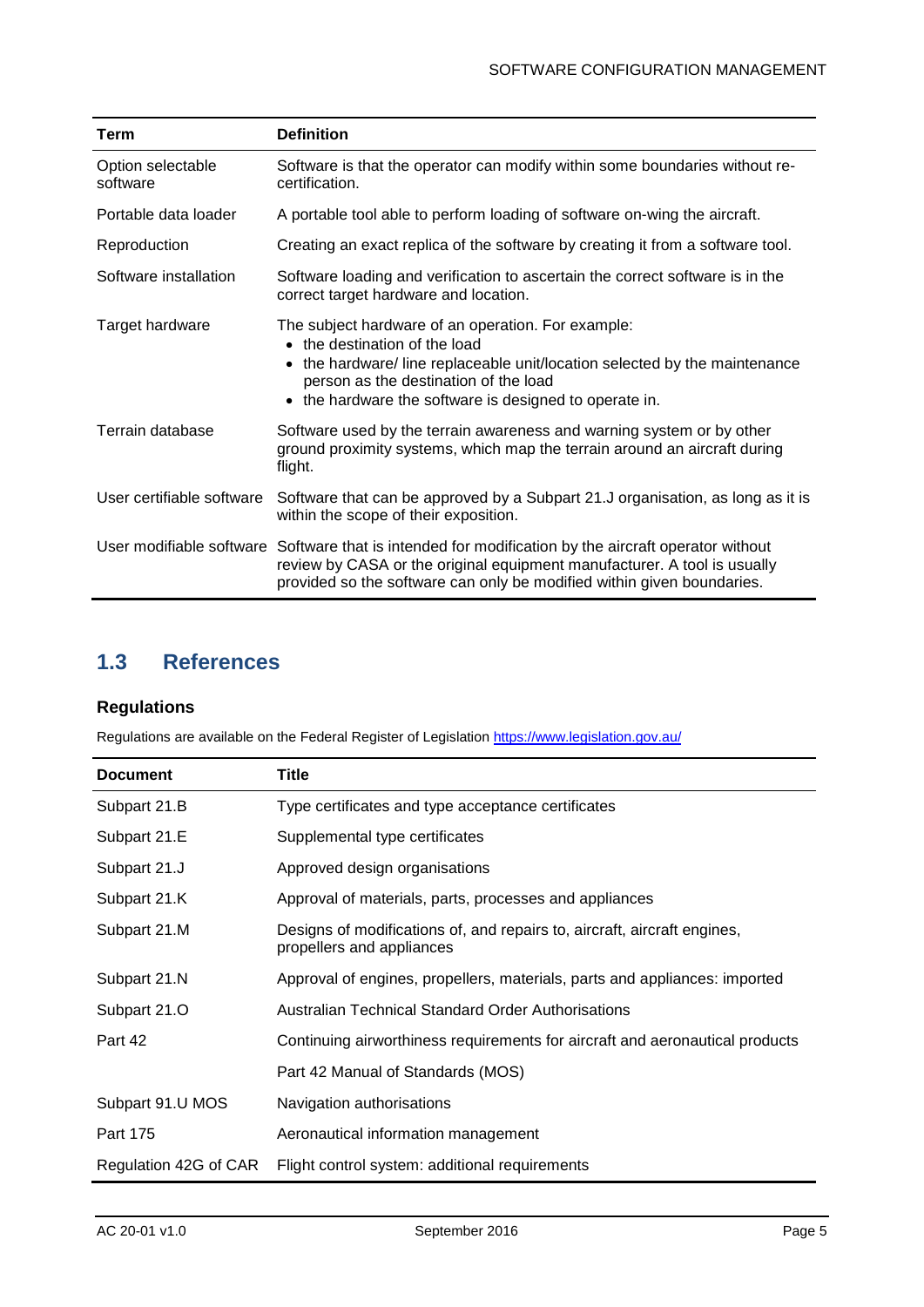| <b>Document</b>                     | Title                                                                                                 |  |
|-------------------------------------|-------------------------------------------------------------------------------------------------------|--|
|                                     | Regulation 42ZE of CAR Certification of completion of maintenance on aircraft in Australian territory |  |
| Regulations 42ZN of<br>CAR.         | Certification of maintenance outside Australian territory                                             |  |
|                                     | Regulation 232A of CAR Operational procedures in relations to computers                               |  |
| Regulation 233 of CAR               | Responsibility of pilot in command before flight                                                      |  |
| Civil Aviation Order<br>(CAO) 20.18 | Aircraft equipment – basic operational requirements                                                   |  |
| CAO 20.91                           | Instructions and directions for performance-based navigation                                          |  |
| CAO 82.0                            | Air operators' certificates – Applications for certificates and general<br>requirements               |  |
| CAO 100.5                           | General requirements in respect of maintenance of Australian aircraft                                 |  |
| CAO 100.7                           | Weight control of aircraft                                                                            |  |

#### **Advisory material**

Advisory Circulars are available at [http://www.casa.gov.au/AC](http://www.casa.gov.au/ACs)

Civil Aviation Advisory Publications (CAAPs) are available a[t http://www.casa.gov.au/CAAP](http://www.casa.gov.au/CAAPs)

| <b>Document</b>       | Title                                                                                   |
|-----------------------|-----------------------------------------------------------------------------------------|
| AC 11-03              | Electronically formatted certifications, records and management systems                 |
| AC 21-10              | <b>Experimental certificates</b>                                                        |
| AC 21-50              | Approval of software and electronic hardware parts                                      |
| AC 171-04             | Software and its use in aeronautical telecommunication and radio navigation<br>services |
| CAAP 232A-1           | Administration of Aircraft & Related Ground Support Network Security<br>Programs        |
| CAAP 233-1            | <b>Electronic Flight Bags</b>                                                           |
| <b>NZCAA AC 43-15</b> | Aircraft Software Configuration Management                                              |
| NZCAA AC 91-18        | Aircraft Software Configuration Management                                              |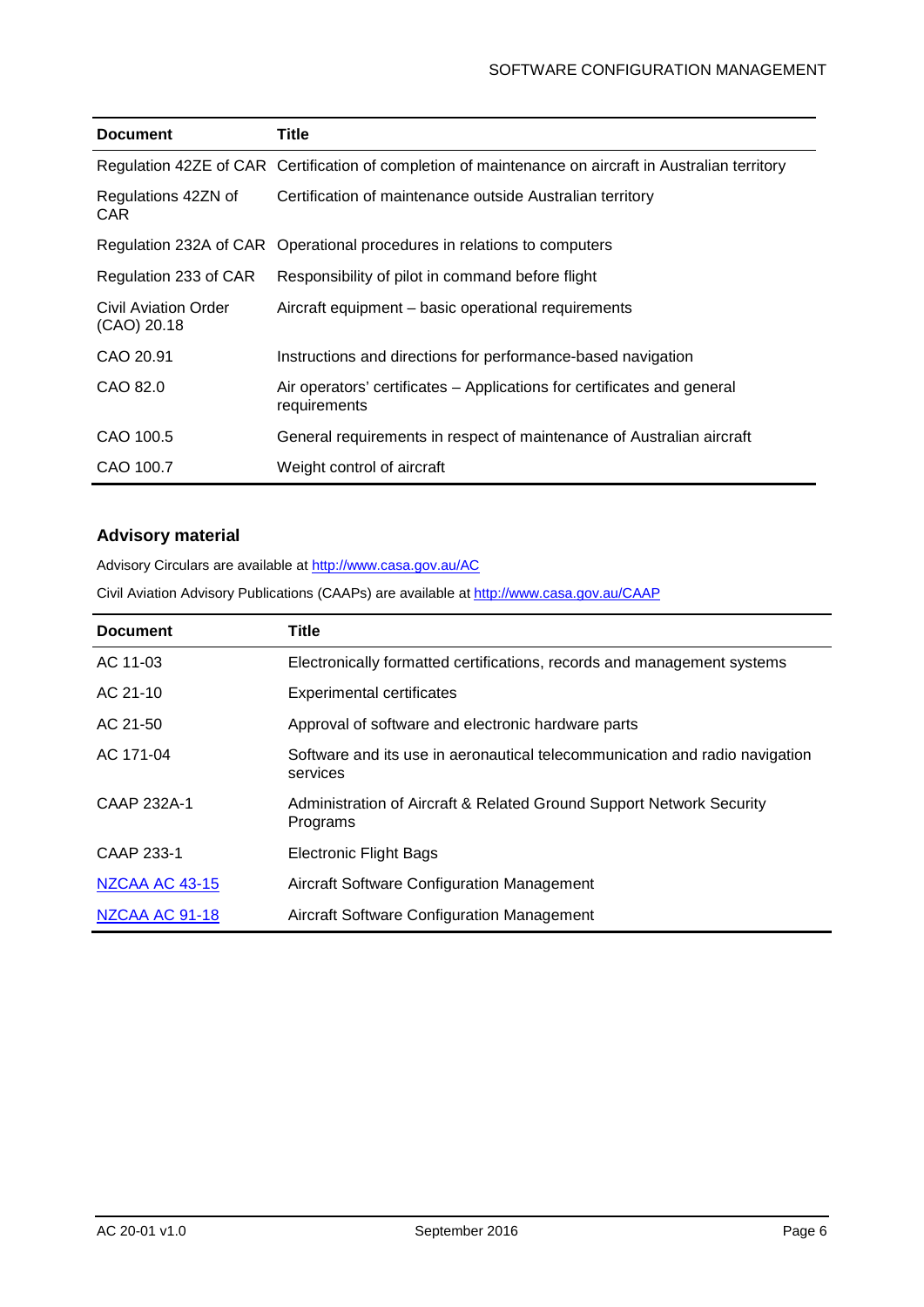#### **Other material**

| <b>Document</b>                                                                                  | Title                                                                        |
|--------------------------------------------------------------------------------------------------|------------------------------------------------------------------------------|
| Annex 15 to the Convention on<br><b>International Civil Aviation</b><br>(the Chicago Convention) | <b>Aeronautical Information Services</b>                                     |
| Airworthiness Bulletin (AWB) 02-<br>049                                                          | Verification of software installation in critical control systems            |
| ARINC Report 667-1                                                                               | Guidance for the management of field loadable software                       |
| ARINC 827                                                                                        | Electronic distribution of software by crate                                 |
| IATA Engineering and<br>Maintenance Group publication                                            | Best Practices for Loadable Software Management<br>and Configuration Control |
| RTCA/DO-200A                                                                                     | Standards for processing aeronautical data                                   |
| European Organisation for Civil<br><b>Aviation Equipment</b><br>(EUROCAE)/ED-202                 | Airworthiness security process specification                                 |
| <b>EUROCAE ED-203</b>                                                                            | Airworthiness security methods and considerations                            |
| <b>EUROCAE ED-204</b>                                                                            | Information security guidance for continuing airworthiness                   |

#### <span id="page-7-0"></span>**1.4 Forms**

CASA's forms are available a[t http://www.casa.gov.au/forms](http://www.casa.gov.au/forms)

| Form number | Title                                                           |
|-------------|-----------------------------------------------------------------|
| Form 718    | Application for issue of a special Certificate of Airworthiness |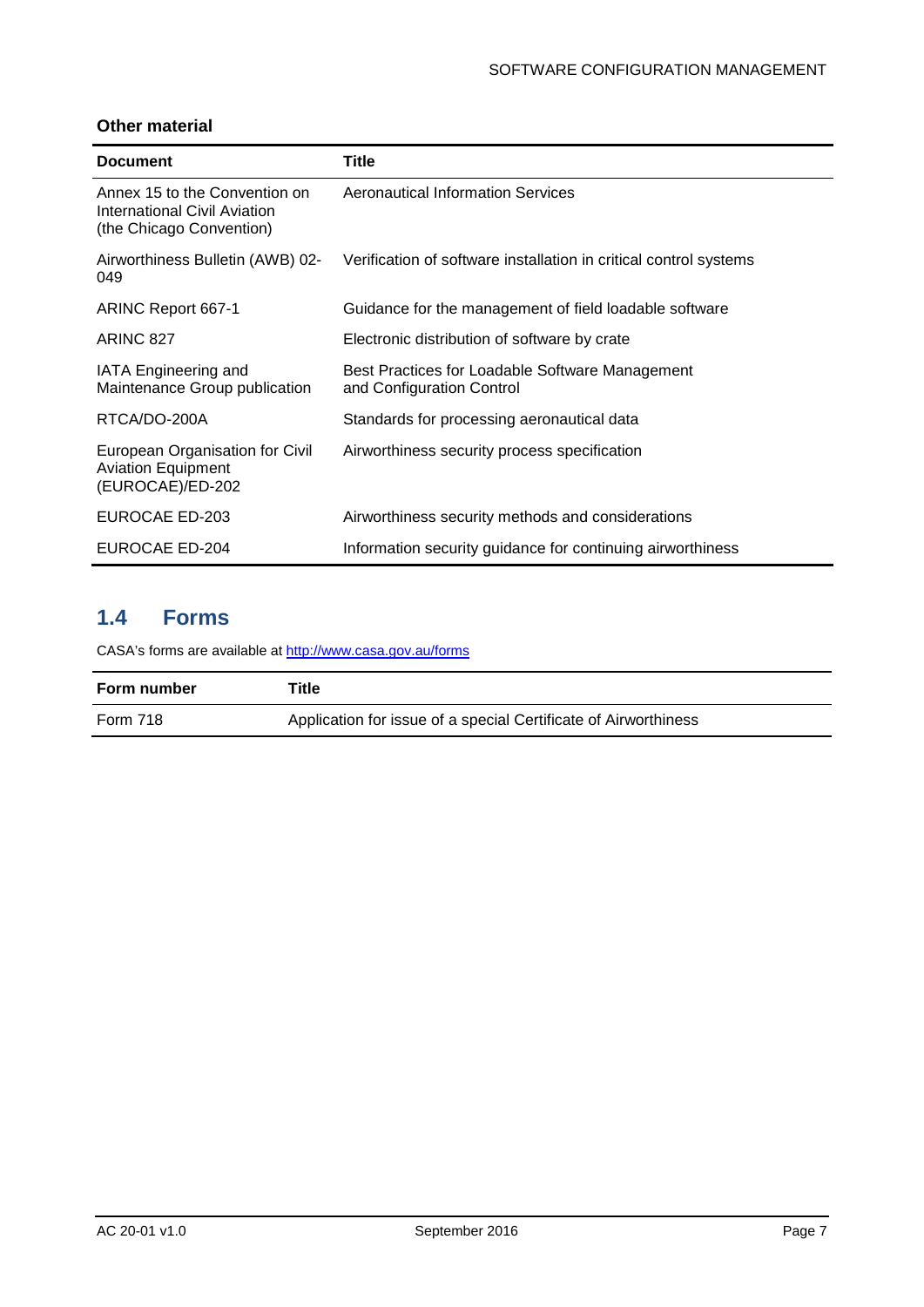## <span id="page-8-0"></span>**2 Background**

#### <span id="page-8-1"></span>**2.1 Role of software**

- 2.1.1 Software is data or code that defines controls or is used by aircraft systems to perform an intended function. The operator should consider all impacts of possible change to the software when updating it.
- 2.1.2 Loading of software into an aircraft system may change the human machine interface (HMI) or it can simply correct an anomaly. Changing software loaded into a system may not make any apparent visual changes, but may cause a change to the hardware part number or cause changes to an aircraft operational authorisation, for example, performance based navigation (PBN). Software that changes the HMI may require evaluation for possible further crew training and changes to the aircraft flight manuals. Changes that have no HMI will at least require configuration management in the same way as physical parts.
- 2.1.3 The individual component parts of aircraft systems often require specific software configurations and, in some cases, specific interface settings to allow an aircraft system to function correctly.
- 2.1.4 It is important that the software installed in aircraft systems is maintained in a configuration relevant to that particular aircraft. Software eligibility can differ depending on the aircraft configuration or serial number. This can mean that different configurations of software are required for aircraft in a fleet that are of the same make and model.

#### <span id="page-8-2"></span>**2.2 Relevance for general aviation**

2.2.1 This advisory circular (AC) is relevant to aircraft that are equipped with modern avionics systems containing software. It is essential for operators to manage and understand the configuration of software installed on aircraft systems if it is field loadable. If an operator subcontracts maintenance of any software related systems, they are still responsible for maintaining configuration in accordance with regulation 232A of the *Civil Aviation Regulations 1988 (CAR).*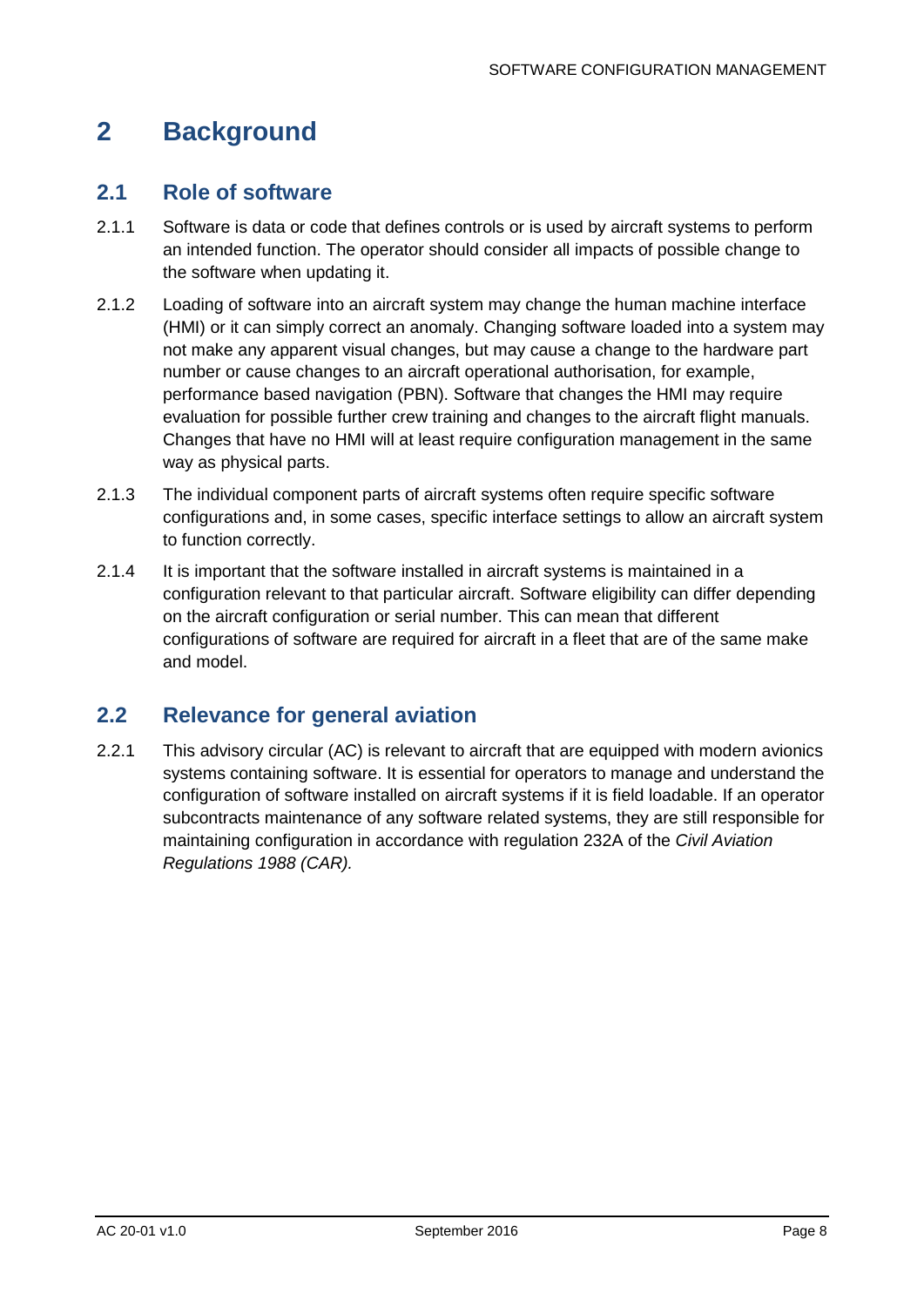## <span id="page-9-0"></span>**3 Types of software**

#### <span id="page-9-1"></span>**3.1 General**

- 3.1.1 There are various types of software and data that are used in an aircraft with some requiring approval or acceptance and others that are operator convenience items such as inflight entertainment (IFE). See [Figure 4](#page-21-0) in [Appendix A](#page-20-0) for the various types of software that are used in an aircraft and explained in this AC.
- 3.1.2 Software that changes the aircraft configuration is approved under Part 21 via the following subparts:
	- − Subpart 21.B
	- − Subpart 21.E
	- − Subpart 21.J
	- Subpart 21.K
	- − Subpart 21.M
	- − Subpart 21.N
	- − Subpart 21.O.
- 3.1.3 Software is accepted or approved by one of the following:
	- − accepted under an agreement between the Civil Aviation Safety Authority (CASA) and the national aviation authority (NAA)
	- − approved in a manner mentioned in Part 21
	- $-$  under a licence agreement, in accordance with Part [1](#page-9-4)75.<sup>1</sup>

#### <span id="page-9-2"></span>**3.2 Airborne support data**

- 3.2.1 Airborne support data such as IFE, duty free shopping, hotel connections and airline correspondence is software that is considered non-required operator convenience items, providing it is does not interface with required or operational aircraft systems.
- 3.2.2 Changing this data is not considered a maintenance action as it does not change the approved aircraft configuration. Depending on the design, some IFE equipment is classified as required due to interfaces with aircraft emergency lighting, passenger announcement and other required aircraft systems.

#### <span id="page-9-3"></span>**3.3 Resident software**

- 3.3.1 Resident software that is installed in a line replaceable unit (LRU) is approved in accordance with Part 21. The resident software is usually installed by the original equipment manufacturer (OEM).
- 3.3.2 The software configuration of the resident software may require verification as detailed in the approved design. If software verification is required then reliance on physical part markings or placards as a sole means to determine software configuration is considered by CASA as unacceptable.

<span id="page-9-4"></span> $1$  ARINC Report 667-1 provides further information on the guidance for the management of field loadable software.  $\overline{\phantom{a}}$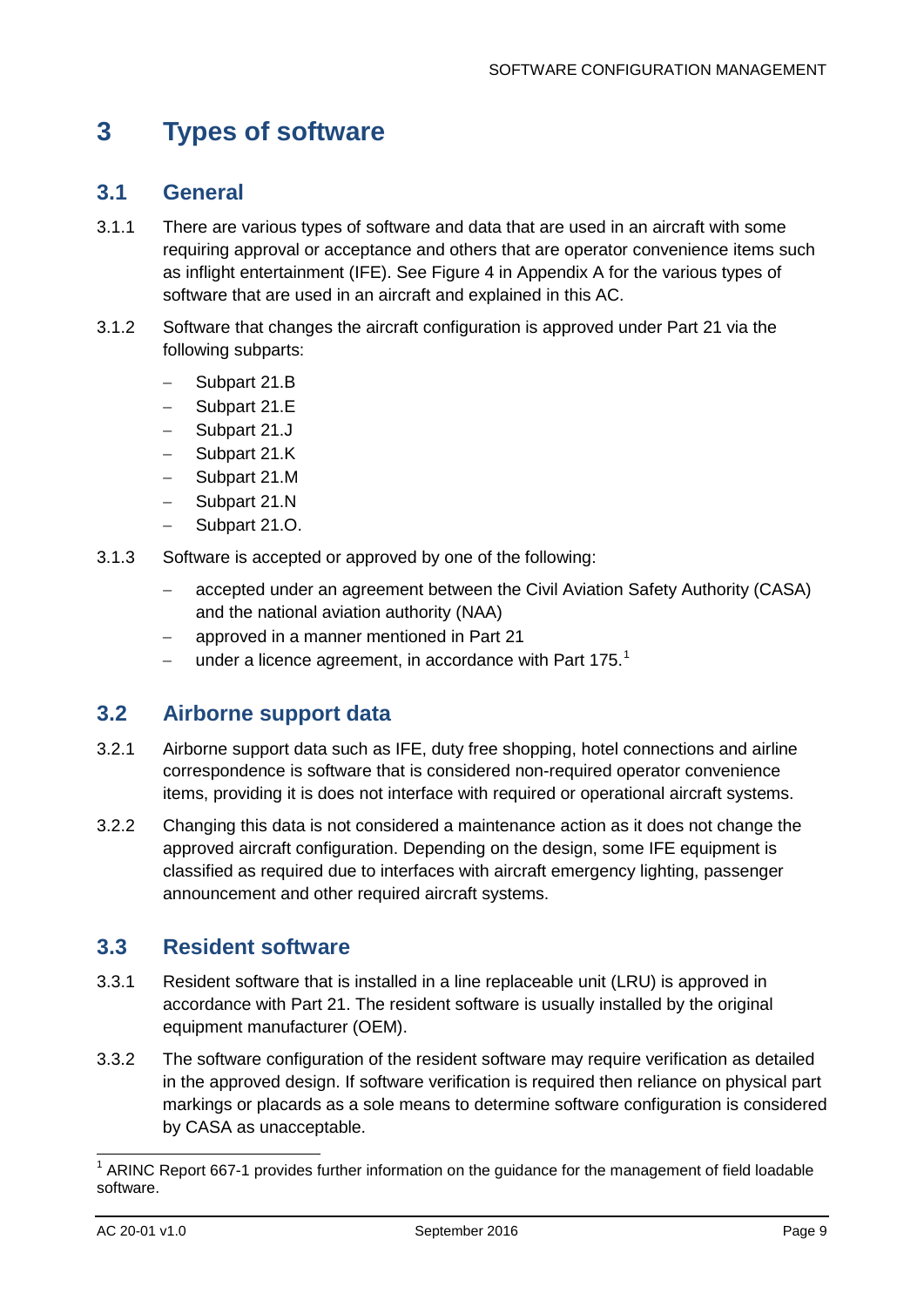#### <span id="page-10-0"></span>**3.4 Loadable software parts**

- 3.4.1 Loadable software parts are designed for transferring into target hardware without any physical alteration. The software refers to the code itself and not the medium.
- 3.4.2 The majority of avionics software is referred to as loadable software aircraft parts (LSAP). LSAPs are considered by CASA as part of the approved design.<sup>[2](#page-10-3)</sup>
- 3.4.3 LSAPs require authorised release certificates (ARCs). The installation of LSAP must also be recorded. $3$ .

#### <span id="page-10-1"></span>**3.5 User modifiable software**

- 3.5.1 User modifiable software (UMS) is intended for modification, as long as the modification remains within the approved design. The design of UMS is approved under Part 21. Subsequent changes within the approved design do not require further approval.
- 3.5.2 This type of software is subject to configuration management for production and distribution. Modifications by the operator or continuing airworthiness management organisation (CAMO) can include modifications to either data or code.
- 3.5.3 Service information provided by a foreign type certificate holder will have already been approved under regulation 21.470 and there is no need for subsequent Part 21 approvals (providing that additional modifications would not preclude the use of that data).
- 3.5.4 Airline modifiable information is an example of UMS. This information is typically data, rather than specific programs or executable code. An example of airline modifiable information is customisation of the control display unit screens that are displayed to the flight crew that are tailored content to suit airline specific operation.

**Note:** UMS should not affect the core software, which should remain inaccessible.

#### <span id="page-10-2"></span>**3.6 User certifiable software**

- 3.6.1 An approval is required for user-certifiable software under Part  $21<sup>4</sup>$  $21<sup>4</sup>$  $21<sup>4</sup>$  An example of this type of software is in cabin management systems, which can control the following:
	- − cabin lighting controls
	- − stream content to personal electronic devices (PED)
	- − passenger announcements
	- passenger annunciations.

**Note:** In the case of IFE systems, the passenger announcements should continue to function if the whole IFE system is down.

3.6.2 User-certifiable software goes beyond the application of UMS and therefore is not in the scope of this AC.<sup>[5](#page-10-6)</sup>

j

 $2^{2}$  For further information on approval of LSAPs see AC 21-50.<br> $3^{3}$  In accordance with regulation 42.395

<span id="page-10-5"></span><span id="page-10-4"></span><span id="page-10-3"></span><sup>4</sup> For further information on development of user-certifiable software and UMS refer to section 3 of<br>4 For further information on development of user-certifiable software and UMS refer to section 3 of ARINC 667-1.

<span id="page-10-6"></span><sup>&</sup>lt;sup>5</sup> For acceptable methods of UMS refer to Chapter 5 of AC 21-50.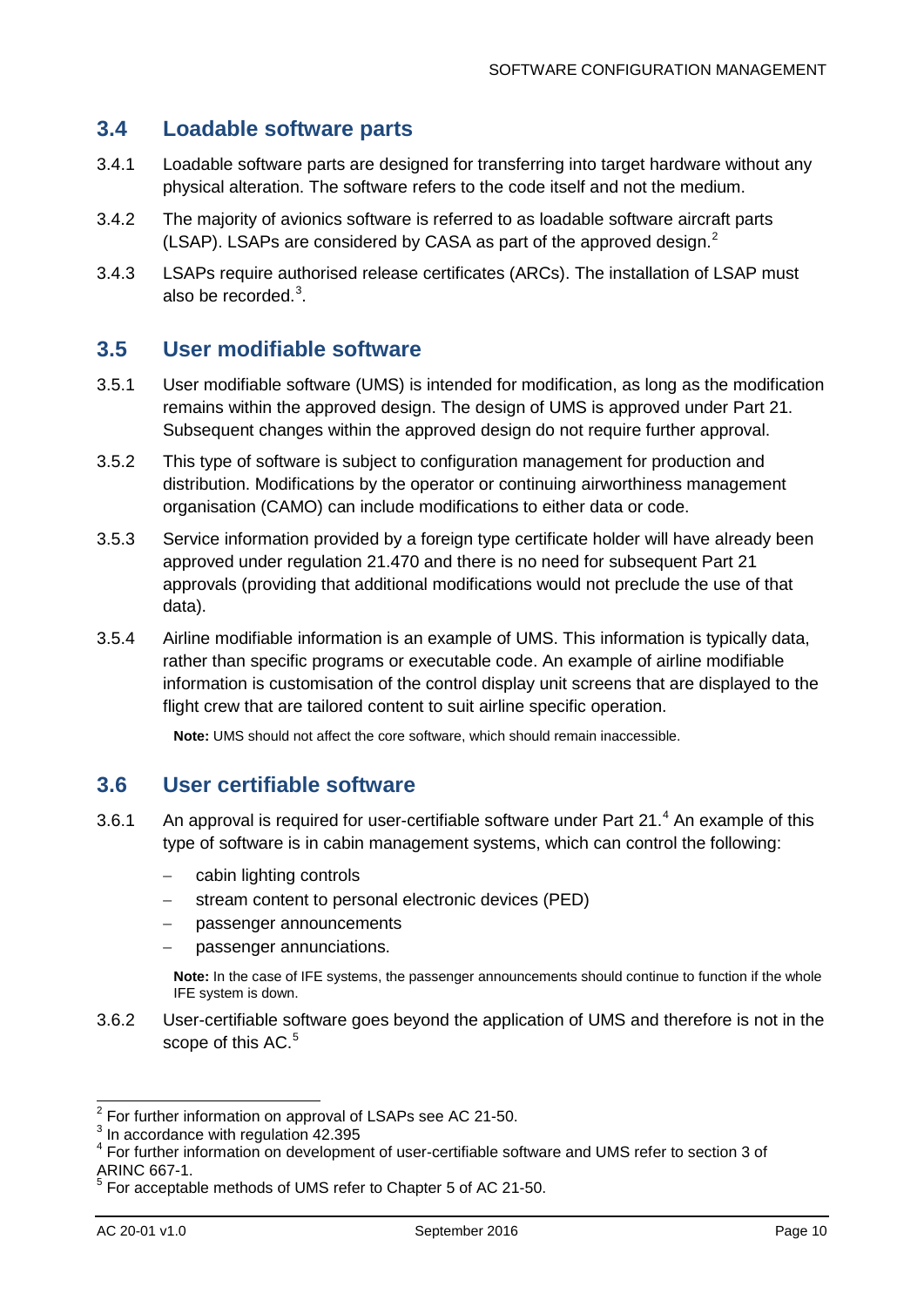#### <span id="page-11-0"></span>**3.7 Operational program software**

- 3.7.1 Operational program software can represent program instructions for an LRU and is approved under Part 21. Each version of operational program software has a unique software part number. It is an efficient approach in programming to create core generic software code. The core software may be used in a variety of applications using different databases specific to the installation.
- 3.7.2 Software that is used to represent information in the aircraft flight manual will require validation. For example, an algorithm that calculates an aircraft's weight and balance in an electronic flight bag will require validation by a weight control officer, as per Civil Aviation Order (CAO) 100.7. This is to ensure that it complies with the performance limitations set out in the aircraft flight manual. $<sup>6</sup>$  $<sup>6</sup>$  $<sup>6</sup>$ </sup>

#### **3.7.3 Option selectable software**

- 3.7.3.1 Option selectable software (OSS) may be defined in the approved design. OSS reduces effort by allowing use of the software code across a wide variety of LRUs. Following the instructions detailed in the approved data will prevent a possible unsafe configuration or unintentional functions. OSS is one alternative to pin programming and is approved under Part 21.
- 3.7.3.2 Operational program configuration (OPC) is an example of OSS and is the configuration data that determines the function of a system. The OPC is a special purpose database that enables or disables optional functions of features of operational program software. The OPC can replace the need for program pins. These options are certified and included in the operational program software. Any changes to the OPC are controlled by the OEM under a commercial arrangement.

#### <span id="page-11-1"></span>**3.8 Aeronautical database**

3.8.1 Aeronautical data is operational data controlled under [CAO 20.91.](https://www.legislation.gov.au/Details/F2014L01703) This data is revised every 28 days and becomes available approximately one week before it becomes effective. Each aeronautical information regulation and control (AIRAC) cycle is identified by a cycle number (year and sequence) with a specific effective date.

**Note:** CAO 20.91 allows 72 hours for an expired database.

- 3.8.2 Aeronautical information is accepted by a licence agreement under Part 1[7](#page-11-3)5<sup>7</sup> and is referenced under the AIRAC provisions, found in Annex 15, Aeronautical Information Services to the International Convention on Civil Aviation (the Chicago Convention).<sup>[8](#page-11-4)</sup>
- 3.8.3 A pilot-in-command of an aircraft may update the navigation system database of the global navigation satellite system (GNSS) under [CAO 100.5.](https://www.legislation.gov.au/Details/F2016C00070)

 $\overline{a}$ 

<span id="page-11-3"></span><span id="page-11-2"></span> $\frac{6}{5}$  For further information on software application validation refer to Clause 2 of Appendix 9 of CAO 82.0.  $7$  For further information on software required for aeronautical databases or other similar applications refer to AC 171-04.

<span id="page-11-4"></span><sup>&</sup>lt;sup>8</sup> For further information on AIRAC cycles refer to [ICAO AIRAC Adherence.](http://www.icao.int/safety/information-management/Pages/AIRACAdherence.aspx)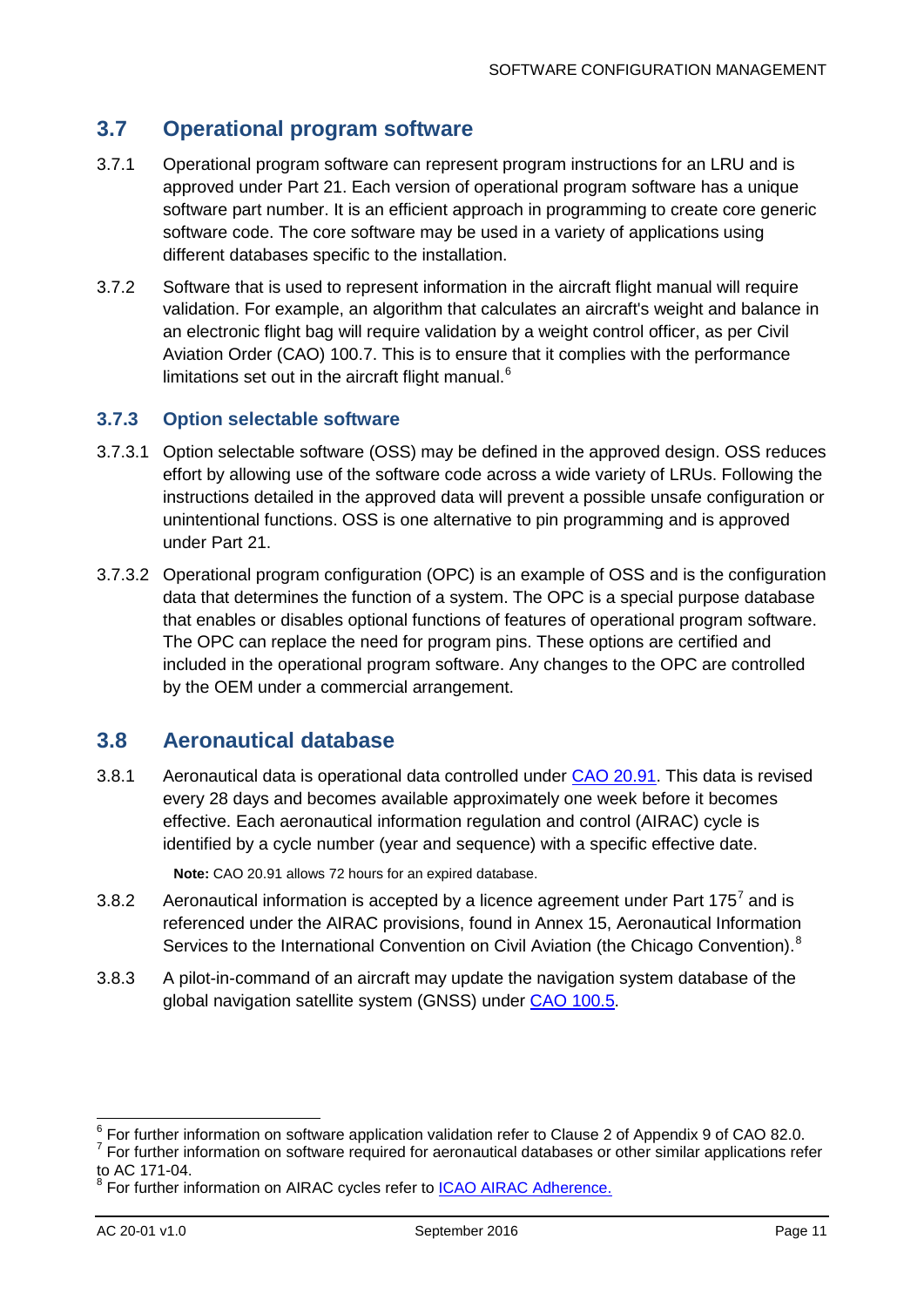- 3.8.4 Any current aeronautical data or information is required to be readily accessible.<sup>[9](#page-12-2)</sup> The applicable maps and charts depend on either:
	- the route or alternative route flown
	- information published in the aeronautical information package or by a data service provider.<sup>[10](#page-12-3)</sup>
- 3.8.5 Terrain databases used in terrain awareness warning systems (TAWS) are classified as aeronautical data and are not subject to AIRAC revision cycles. The terrain data changes may be triggered by better surveys, higher resolution data, additional data availability and detected errors.<sup>[11](#page-12-4)</sup>
- 3.8.6 Updating the terrain database does not change the airworthiness of the aircraft and is therefore not a maintenance task. Software revisions that change the configuration of the TAWS are categorised as maintenance tasks.

#### <span id="page-12-0"></span>**3.9 Software used for instructions for continued airworthiness**

3.9.1 Instructions for continued airworthiness that are part of the approved design are accepted by CASA under Part 21.

#### <span id="page-12-1"></span>**3.10 Aircraft production test software**

- 3.10.1 Aircraft operating on an experimental certificate of airworthiness can utilise unapproved software under regulation 21.195A. An example is using unapproved software for showing compliance with regulations or for research and development purposes.
- 3.10.2 CASA Form 718 should detail the unapproved software used for any experimental purposes. Particulars of the software are then included as part of the operating conditions and limitations shown on the special certificate of airworthiness.<sup>[12](#page-12-5)</sup>

 $\frac{9}{5}$  In accordance with regulation 233 of CAR. j

<span id="page-12-3"></span><span id="page-12-2"></span> $10$  Refer to CAAP 233-1 for further information on control of software in relation to aircraft navigation charts, airport maps and in electronic flight bag.

Standards for terrain data are specified in RTCA/DO-200A.

<span id="page-12-5"></span><span id="page-12-4"></span> $12$  Refer to AC 21-10 for further details on application for experimental certificate of airworthiness.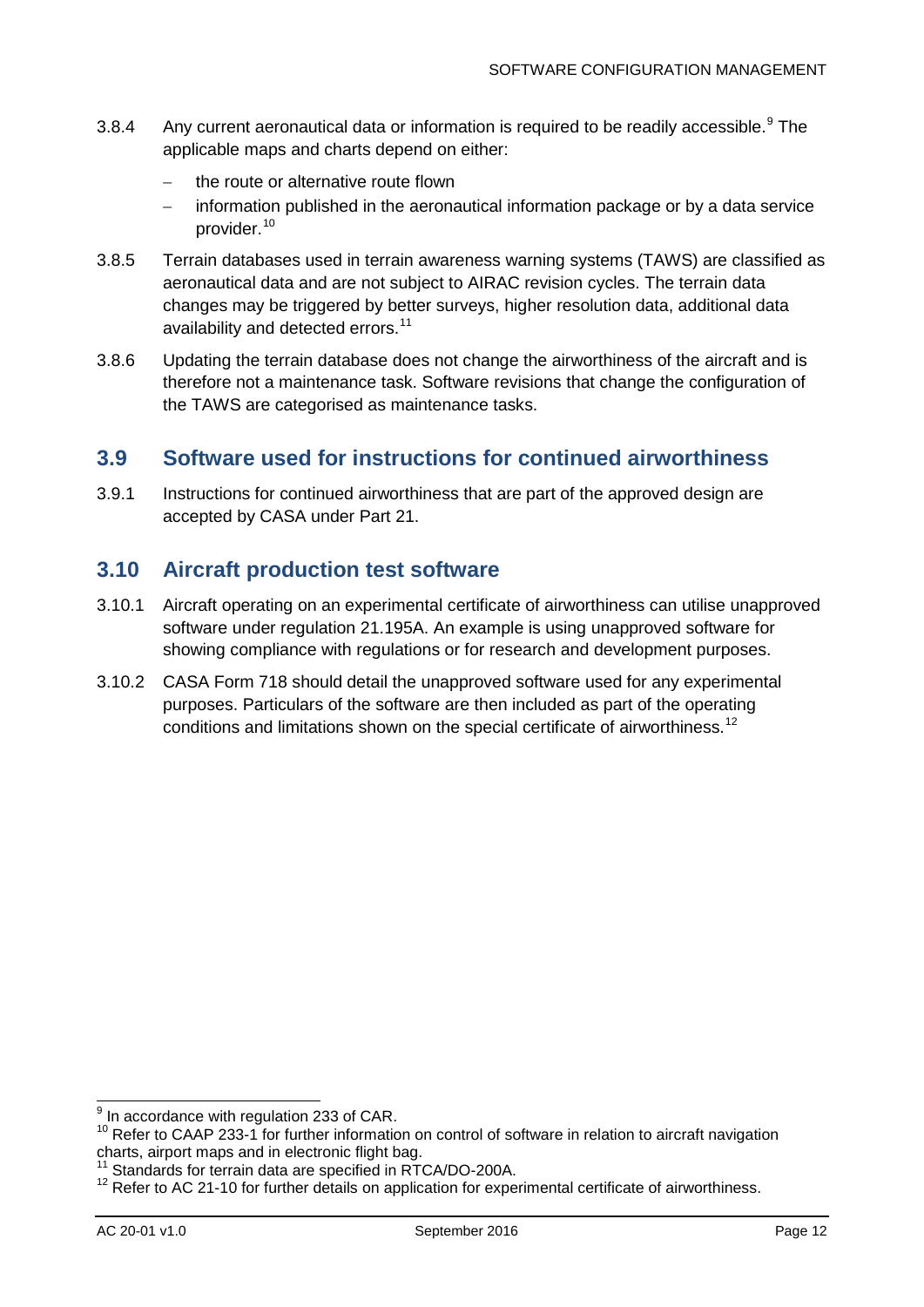## <span id="page-13-0"></span>**4 Software configuration management**

#### <span id="page-13-1"></span>**4.1 Requirements**

- 4.1.1 LSAPs require the same controls as physical aircraft parts in that they are serviceable, conform to design specifications and are eligible for fitment. Provisions should be established during any data retrieval processes to ensure that data corruption does not affect the software. A confirmed link must exist between the software and the applicable LRU (see paragraph [4.1.2\)](#page-13-3).<sup>[13](#page-13-4)</sup>
- <span id="page-13-3"></span>4.1.2 LSAPs loaded into the target LRU form part of the approved configuration of the aircraft. Regulation 42.125 requires that the person responsible for continuing airworthiness for the aircraft must ensure that:
	- the aircraft is not modified unless the modification is approved or acceptable under Part 21
	- − the modification is compatible with the configuration of the aircraft.
- 4.1.3 Operational requirements may require loading of specific software into a target LRU. If the software configuration does not reflect the amendment status, the aircraft may fail to meet the requirements for that particular operational authorisation (e.g. PBN).

#### **4.1.4 Software security**

- 4.1.4.1 Electronic distribution of software may require protection against unauthorised security breaches. [14](#page-13-5)
- 4.1.4.2 European Organisation for Civil Aviation Equipment (EUROCAE) and RTCA Inc. published industry standards on:[15](#page-13-6)
	- security methods and considerations
	- − information security guidance for continuing airworthiness.

#### <span id="page-13-2"></span>**4.2 Software status**

#### **4.2.1 Approved aircraft software configuration**

4.2.1.1 The approved aircraft software configuration is in accordance with the illustrated parts catalogue, component maintenance manual, aircraft maintenance manual or other similar document. The approved software configuration may vary depending on the particular operator and eligibility of installation.

#### **4.2.2 Authorised aircraft software configuration**

4.2.2.1 The authorised aircraft software configuration defines the LSAPs accepted or authorised by the CAMO for installation into the aircraft. Not all changes are applicable

<span id="page-13-4"></span> $^{13}$  In accordance with regulation 42.125.

<span id="page-13-5"></span><sup>14</sup> Refer to CAAP 232A-1 for guidance that can supplement instructions in the approved design.<br><sup>15</sup> For further information see EUROCAE/ED-202, 203 and 204.

<span id="page-13-6"></span>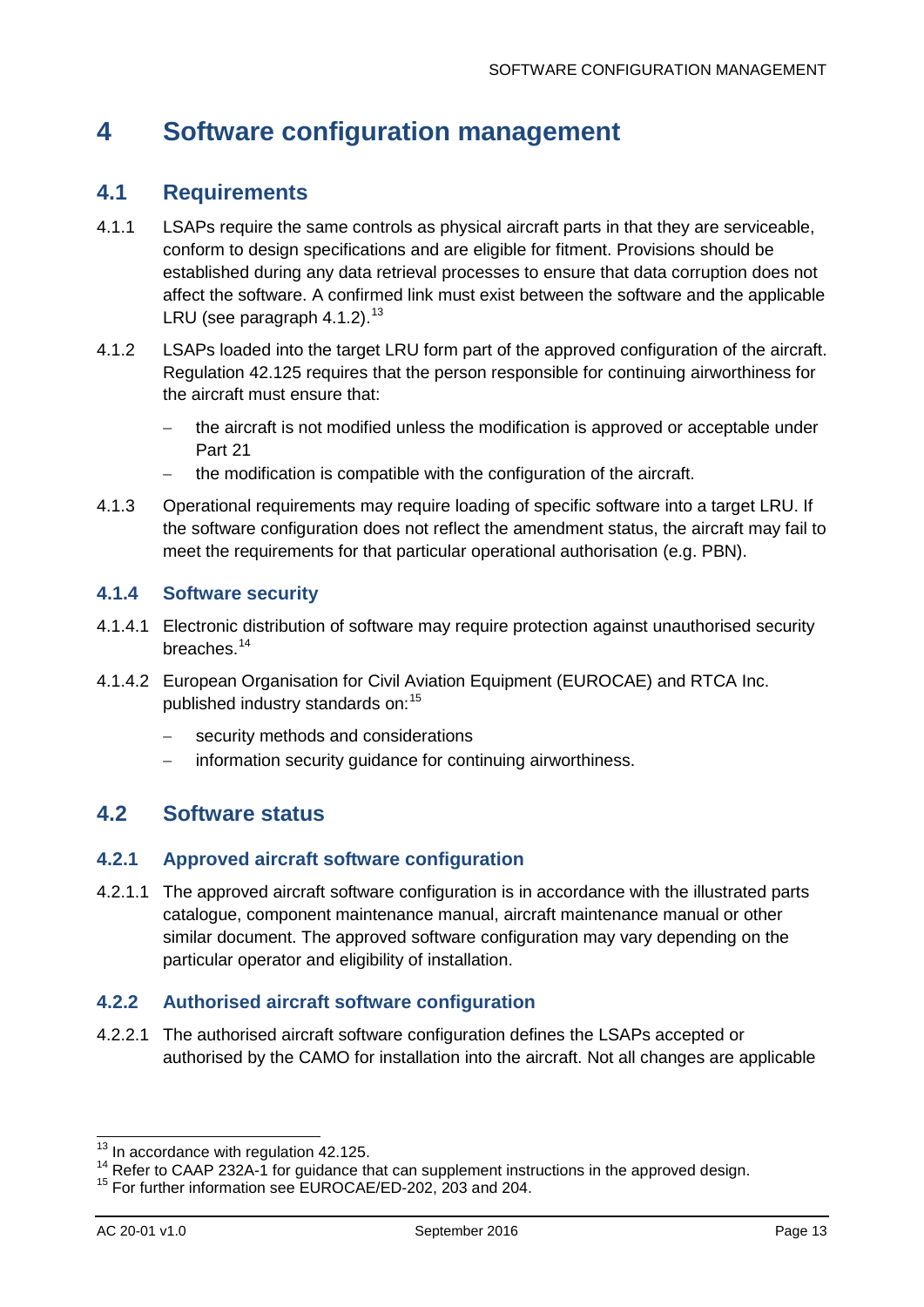to all aircraft and some are optional. Any modifications or repairs must be compatible with the configuration of the aircraft.<sup>[16](#page-14-0)</sup>

- 4.2.2.2  $\,$  A CAMO will need to assess possible software changes and determine:<sup>[17](#page-14-1)</sup>
	- − whether or not it is effective to aircraft in the fleet
	- − whether or not it will be applied unless it is a required by an airworthiness directive.<sup>[18](#page-14-2)</sup>
- 4.2.2.3 This assessment should be formally recorded with the decision and the reasons for the decision.
- 4.2.2.4 The CAMO is responsible at all times for maintaining the authorised software configuration.
- 4.2.2.5 When a CAMO sends LRUs for repair, the repair documentation must define the software configuration that the LRU is required to have on its return.<sup>17</sup> Specifying the configuration is important as the approved maintenance organisations could automatically load the latest version, which may result in an unacceptable configuration compared to the requirements of the operator's fleet. UMS is not usually available to repair organisations. The authorised software configuration may also change between the time the LRU is sent for repair and the time it is returned.
- 4.2.2.6 Repair documentation must state the work to be accomplished, which includes any requests for particular versions of software.<sup>18</sup> A clear correlation should exist between the ARC and the software part number. Verifying the software installation is done when fitting the LRU in accordance with the installation procedure.
- 4.2.2.7 The configuration that is authorised by the CAMO for installation is established by assessing the applicability, eligibility, validity and compliance requirements from approved data such as:
	- service bulletins
	- − engineering orders
	- service letters
	- vendor notifications
	- − OEM specific communications.
- 4.2.2.8 Whenever software is revised or reinstalled, recording maintenance information is required.<sup>[19](#page-14-3)</sup> Personnel should be trained and aware of importance of authorised software configuration.
- 4.2.2.9 The authorised configuration does not necessarily reflect the latest version from the OEMs. The authorised configuration will often allow several different versions of software to be installed into a system. With modification programs, it is usual for the pre-modification and the post modification software to be authorised. Once the program is completed, the pre-modification software is removed from the authorised software configuration.

<span id="page-14-0"></span> $16$  In accordance with regulation 42.125.

<span id="page-14-2"></span><span id="page-14-1"></span><sup>&</sup>lt;sup>17</sup> In accordance with paragraph 42.125 (4) (c).<br><sup>18</sup> In accordance with regulation 42.120.<br><sup>19</sup> In accordance with regulation 42.395.

<span id="page-14-3"></span>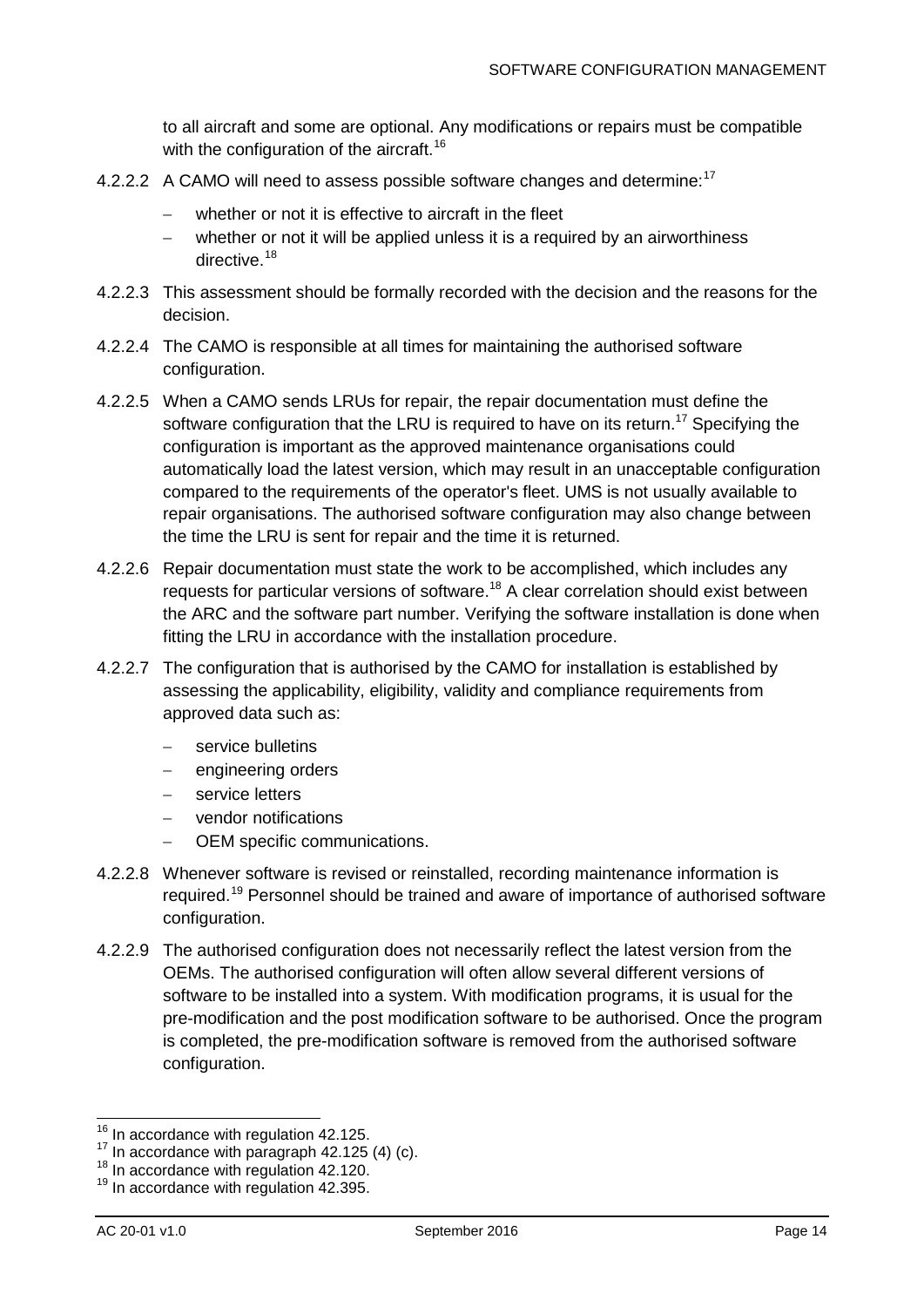- 4.2.2.10 The authorised software configuration documentation should be available to all relevant personnel. A typical software configuration document should contain the following information for each LRU that contains software:
	- − joint aircraft system/component code chapter reference
	- − component nomenclature
	- LRU part number or software location identifier
	- software part number and version for all software components
	- − software media part number for all software components (not applicable for digitally transferred LSAPs)
	- − reference to the technical data that provides the instructions for installation of the software.

#### **4.2.3 Verifying software configuration**

4.2.3.1 Installation verification is performed as part of the data load activity as per the instructions supplied by the OEM. Verification typically checks that the software within a system has been successfully loaded and that the proper part number or database is installed.

**Note:** Software may have limited applicability to a specific LRU and aircraft.

- 4.2.3.2 Depending on the complexity of the aircraft, the software part or database is verified by equipment, such as:
	- − a central maintenance computer
	- − data loaders
	- − laptops
	- − individual LRUs.
- 4.2.3.3 CASA recommends that the operator verifies pre-loaded resident software on all LRUs at the time of installation. Highly integrated and complex aircraft can use automated tools to perform verification checks due to the large number of LSAPs.
- 4.2.3.4 LSAPs will require inclusion in the periodical airworthiness review (in the same way as physical parts).<sup>[20](#page-15-1)</sup>
- 4.2.3.5 Flight control and other critical control software will require independent verification when carrying out maintenance in accordance with regulation 42.340 or regulation 42G of CAR. There is no difference in these requirements between physical hardware components and components that undertake these functions via software. $2^1$

#### <span id="page-15-0"></span>**4.3 Part numbers**

4.3.1 LSAPs are identified by a unique part number or other identification means and this is the basis of aircraft software configuration control. The software part number is directly related to the software code, which will influence or control the operation of an LRU. Any variation to the software code will change the software part number or other identification means.

 $\overline{a}$ 

<span id="page-15-2"></span><span id="page-15-1"></span> $^{20}$  In accordance with the procedures stated in regulation 42.900.<br><sup>21</sup> For further information see airworthiness bulletin (AWB) 02-049.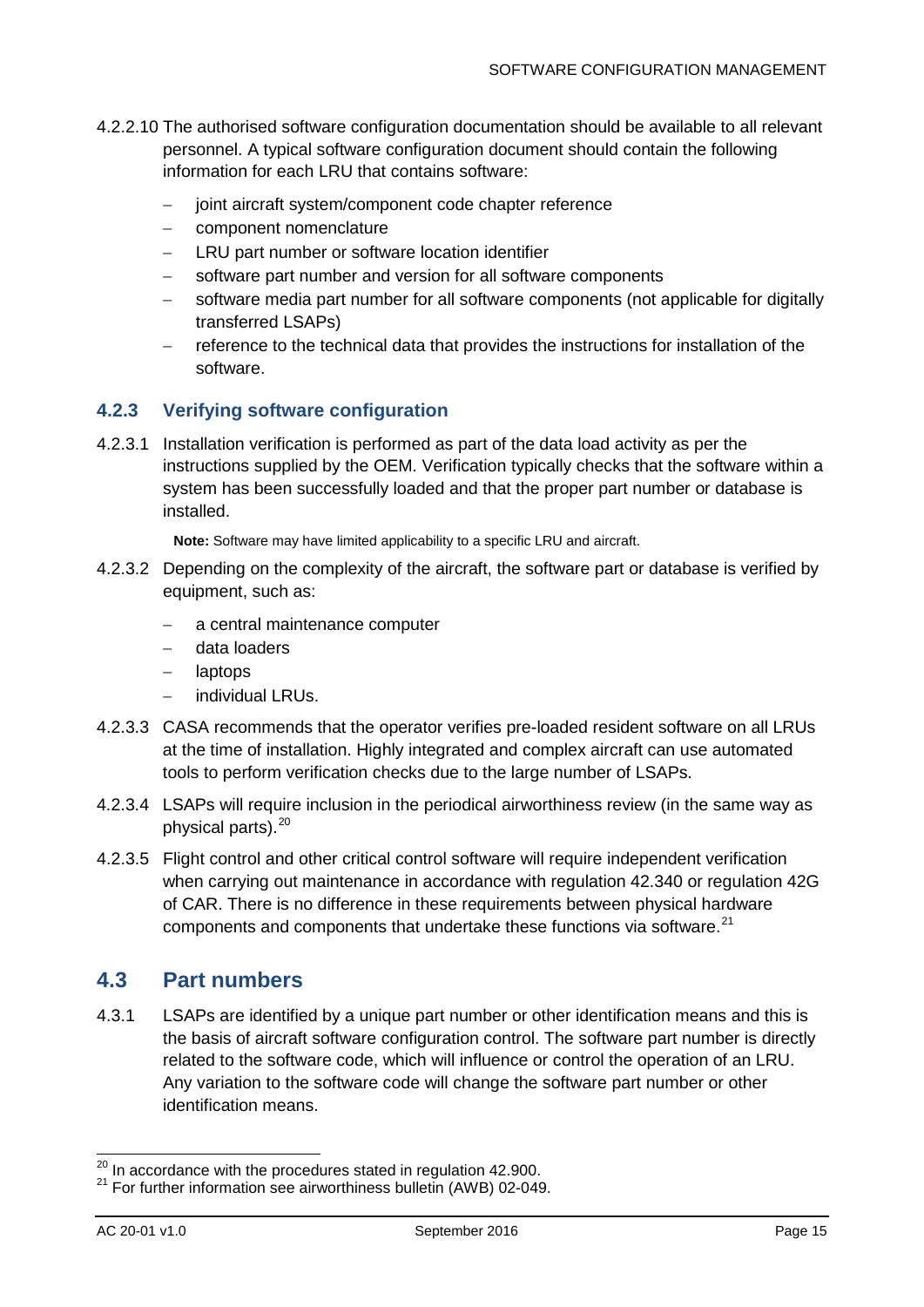- 4.3.2 LSAPs are subject to the same configuration control as physical parts and will require an ARC<sup>[22](#page-16-2)</sup> or from any other NAAs<sup>23</sup>. It is acceptable to have the ARC in an electronic format $24$
- 4.3.3 The media may only have a temporary identifier, such as an order number before the software installation in the LRU to facilitate with the loading process.

**Note:** Data transfer can occur without the need for a media set and can occur directly from the OEM using electronic means (see CAAP 232A-1 for further information).

#### <span id="page-16-0"></span>**4.4 Installing software**

4.4.1 A completed planned system upgrade may require several hours to be completed and is best suited to hangar maintenance activities. Complete system upgrades should commence at the start of shifts to ensure the load process between shift changes is not disjointed or interferes with other higher priority tasks. The loading process may consist of several distinct elements see [Figure 1.](#page-16-1)



**Figure 1: Software loading process**

- <span id="page-16-1"></span>4.4.2 The setup time may involve all the preparations including necessary tooling (i.e. data loaders or a laptop) and software media necessary to undertake the software loading in accordance with the OEM instructions.
- 4.4.3 Software loading is either to the target LRU or to an on-board server repository, such as a mass storage device (MSD), which can electronically store the software before configuring onto possible multiple LRUs (see [Figure 2\)](#page-17-1). Staging of software to an MSD is not considered an action that requires maintenance certification.<sup>[25](#page-16-5)</sup>
- 4.4.4 Storage of software on the MSD should be unambiguous, traceable and secure. MSDs can have the advantage of storing an entire software library for the aircraft and can save loading time.
- 4.4.5 Once the software has been transferred, verification of integrity is required.<sup>[26](#page-16-6)</sup> How this verification is achieved will depend on the equipment. Once the software has been verified in the target LRU, it may warrant further testing.

 $22$  In accordance with subregulation 42.420 (5).

<span id="page-16-3"></span><span id="page-16-2"></span><sup>23</sup> In accordance with Chapter 12 of Part 42 the Manual of Standards (MOS).<br>
<sup>24</sup> For further information on electronic records see AC 11-03.

<span id="page-16-5"></span><span id="page-16-4"></span><sup>&</sup>lt;sup>25</sup> In accordance with regulation 42.715, or regulations 42ZE or 42ZN of CAR (if applicable).<br><sup>26</sup> In accordance with subparagraph 42.310 (1) (a) (i).

<span id="page-16-6"></span>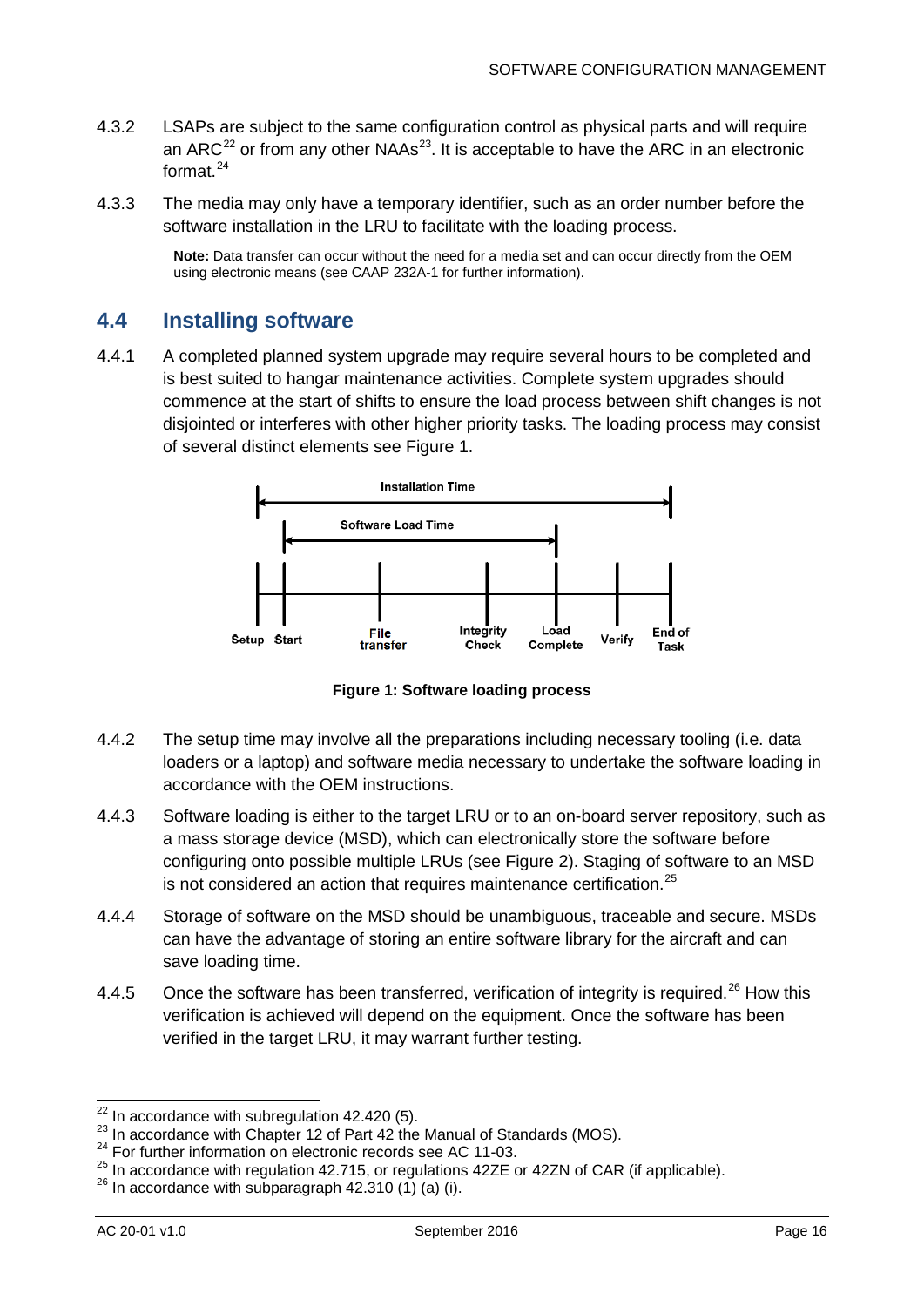

**Figure 2: How a mass storage device works**

#### <span id="page-17-1"></span><span id="page-17-0"></span>**4.5 Tracking of software part numbers**

4.5.1 LSAPs and other related databases require recording of maintenance information in the same intent as physical parts under regulation 42.395. Recording maintenance on software installation by itself is meaningless without recording information on the location of the target LRU.

> **Note:** How this is defined can vary depending on the OEM instructions (i.e. part number and functional identification number).

- 4.5.2 Computerised maintenance control software can assist in the tracking of part numbers. This may have issues regarding recording of the software part number and the relationship to target LRUs. Some of the maintenance control software have their origins prior to the introduction of LSAPs and may have difficulty tracking their relationship to the target LRU.
- 4.5.3 In the example shown in [Figure 3,](#page-18-1) the database is linked with a particular LSAP, which is loaded into an LRU. CASA considers it unacceptable to attach software part numbers in an LRU note field in the maintenance control software or other supportive data field that is not readily accessible (i.e. data should be clearly apparent or searchable).
- 4.5.4 It may also cause effectivity issues based on software interchangeability, compatibility or mixability. An example of this is where software is incompatible with a specific LRU and the maintenance control software does not provide notification of ineligibility.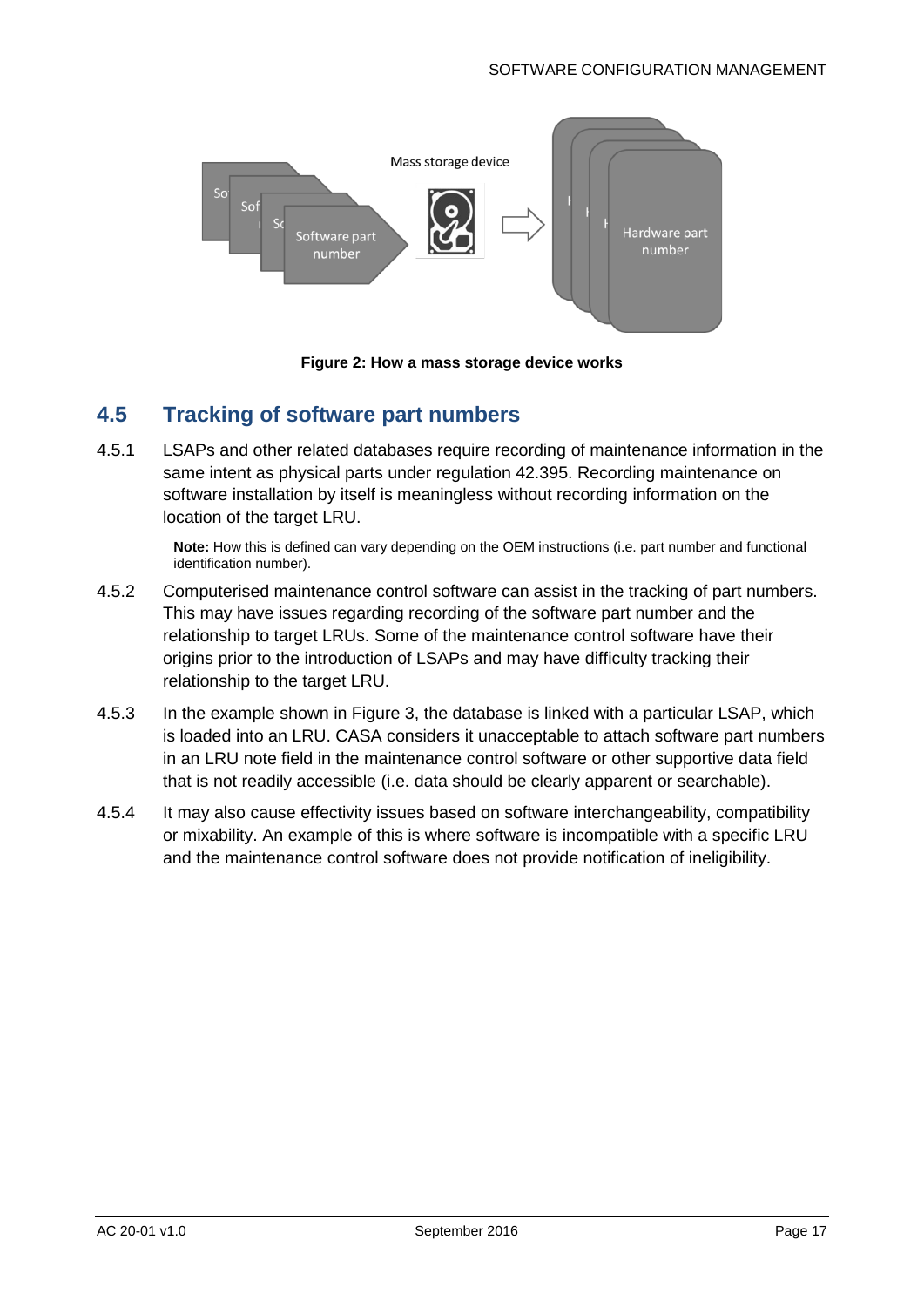

**Figure 3: Tracking the relationship of software**

<span id="page-18-1"></span>4.5.5 CASA recommends the operator follows this approach of configuration management for operational related software and non-required software.

#### <span id="page-18-0"></span>**4.6 Software replication and reloading**

4.6.1 CASA does not consider the replication of software from an original or a copy as manufacture.

**Note:** An OEM can impose conditions on replication as part of any service level agreements.

- 4.6.2 Provided no changes are made to the software and any digital signatures are visually verified, the software that has been developed, packaged and approved by OEM processes and does not require further approvals by the CAMO. <sup>[27](#page-18-2)</sup>
- 4.6.3 The CAMO requires suitable processes to ensure that:<sup>[28](#page-18-3)</sup>
	- − application and version of replicated software is identified
	- suitable error checking methods in accordance with OEM instructions and no unintended variations occur as a result of viruses or other means
	- − individual copies are uniquely identified to facilitate the distribution and configuration management
	- − depending on the failure criticality of the software<sup>29</sup>, security may also need to be addressed. [30](#page-18-5)

<sup>&</sup>lt;sup>27</sup> Refer to CAAP 232A-1 for further details on digital signatures.<br><sup>28</sup> In accordance with paragraph 42.125 (4) (c).<br><sup>29</sup> Refer to AC 21-50.  $\overline{a}$ 

<span id="page-18-5"></span><span id="page-18-4"></span><span id="page-18-3"></span><span id="page-18-2"></span> $^{29}$  Refer to AC 21-50.<br> $^{30}$  Refer to CAAP 232A-1.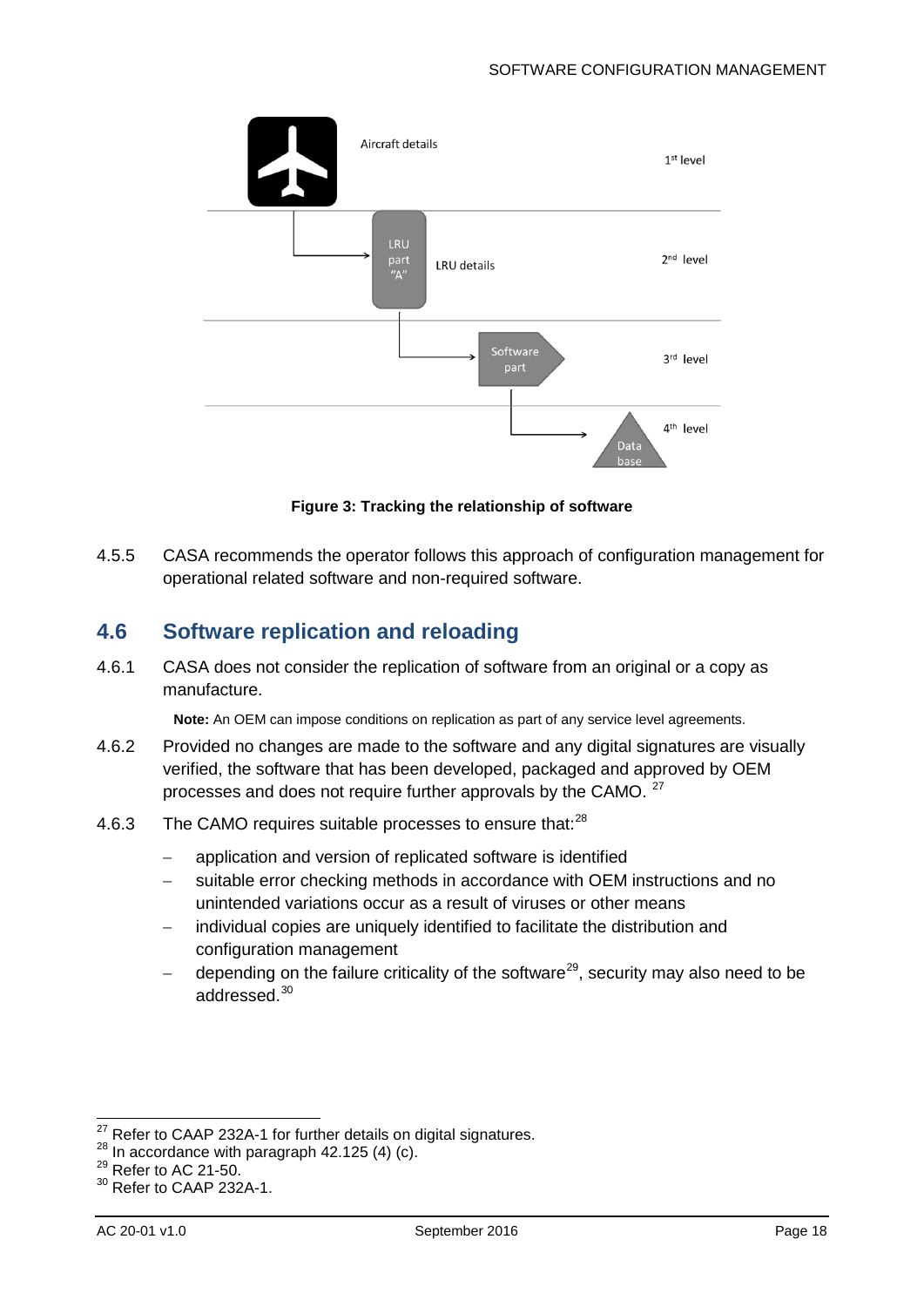#### **4.6.4 Reloading**

4.6.4.1 Reloading or refreshing software is the electronic equivalent of 're-racking' or reinstalling LRUs. The aircraft configuration is not modified or altered but maintained to the authorised aircraft software configuration.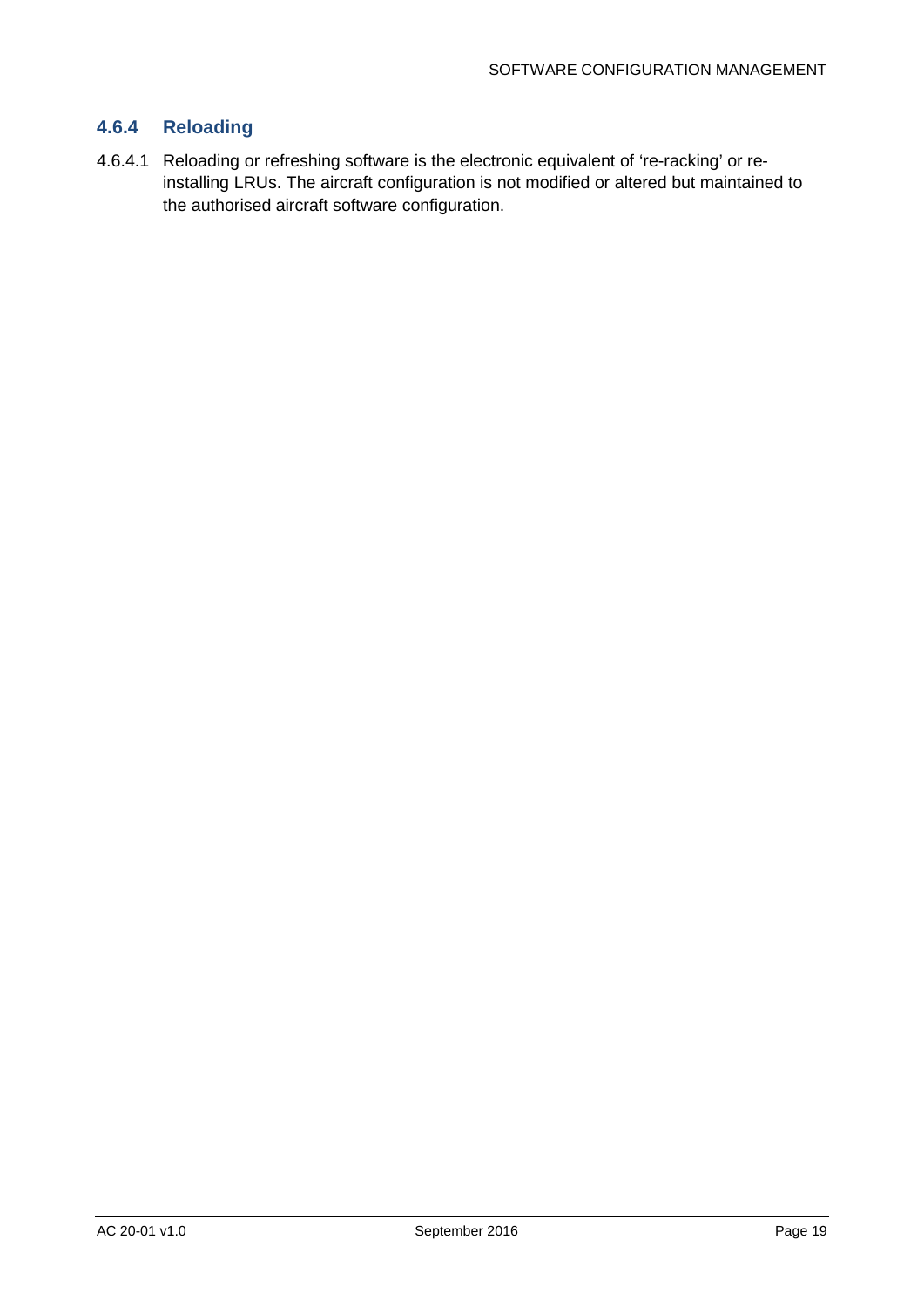## **Appendix A**

## <span id="page-20-0"></span>**CASA approval process of software**